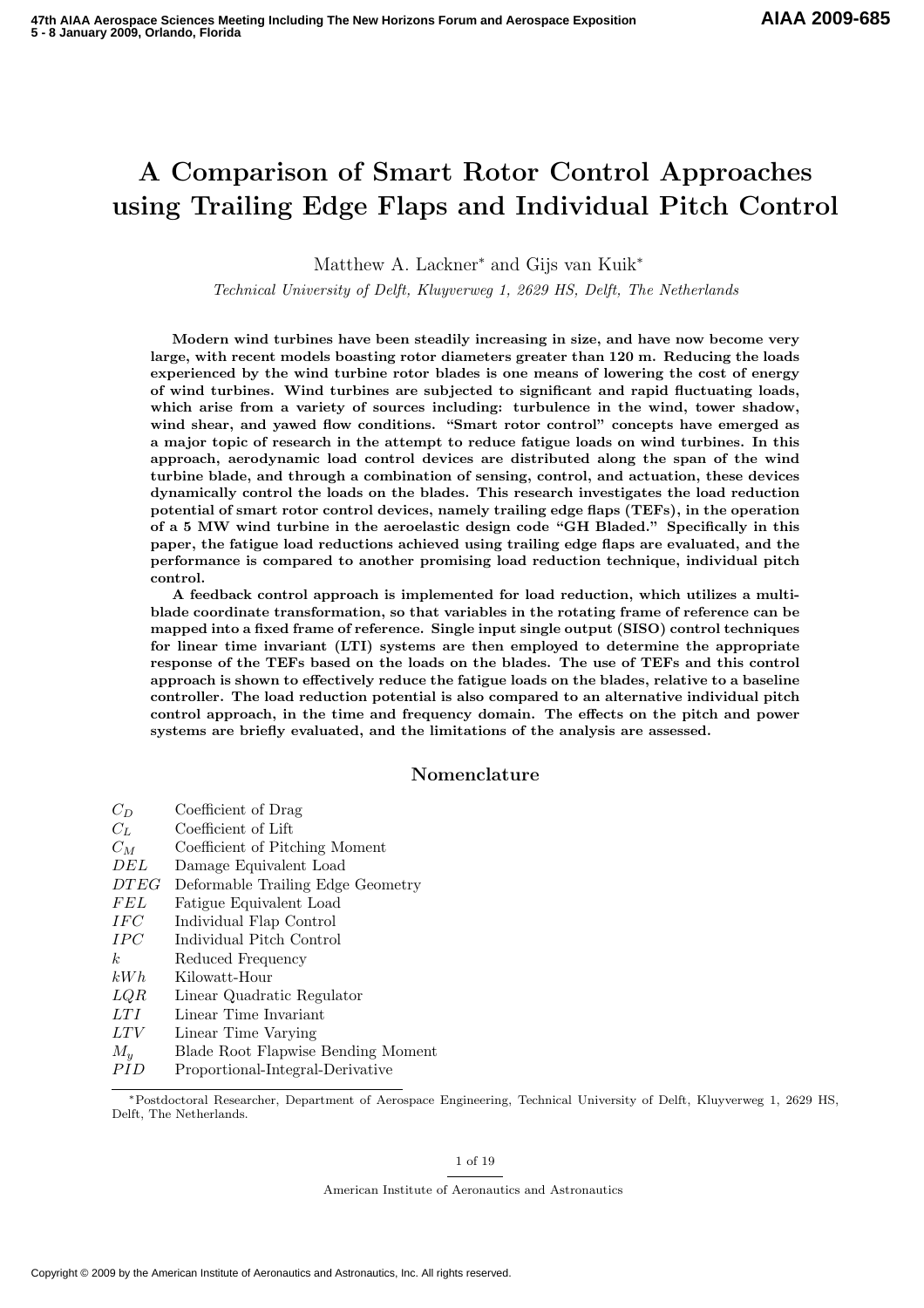SC Standard Control SISO Single Input Single Output  $TUD$  Technical University of Delft  $TEF$  Trailing Edge Flap  $\alpha$  Angle of Attack  $\phi$  Angle of Relative Wind

# I. Introduction

Modern wind turbines have been steadily increasing in size, and have now become very large, with recent models boasting rotor diameters greater than 120 m. As wind turbines increase in size, the primary objective of research and development is to lower the cost of the turbine per kilowatt-hour (kWh) of electricity produced, or "cost of energy." Reducing the loads experienced by the wind turbine rotor blades is one means of lowering the cost of energy. Load reduction on the blades can not only lower the cost of the blades themselves, but can also lead to reduced loads in other components such as the drive train and tower, and therefore lower costs of these components as well.

Wind turbines are subjected to significant and rapid fluctuating loads, which arise from a variety of sources including: turbulence in the wind, tower shadow, wind shear, and yawed flow conditions. As wind turbines becomes larger and more flexible, wind speed variations across the rotor disk become larger, resulting in substantial fluctuating loads, and therefore the importance of load reduction increases.<sup>1</sup> These fluctuating loads, or fatigue loads, can lead to damage of turbine components and eventually to failures. As such, reducing fatigue loads can result in increased component lifetimes, reduced maintenance requirements, and an overall lower cost of energy.

"Smart rotor control" concepts have emerged as a major topic of research in the attempt to reduce fatigue loads on wind turbines. In this approach, aerodynamic load control devices are distributed along the span of the wind turbine blade, and through a combination of sensing, control, and actuation, these devices dynamically control the loads on the blades, at any azimuthal position. Smart rotor control concepts can primarily affect the out-of-plane ("flapwise") blade loads, and while a reduction of fatigue loads is the primary objective, extreme loads may also be mitigated using this approach.

This research investigates the load reduction potential of smart rotor control devices, specifically trailing edge flaps (TEFs), in the operation of a 5 MW wind turbine in the aeroelastic design code "GH Bladed."<sup>2</sup> Several important issues and questions are addressed including:

- Validation of the fatigue load reduction potential of TEFs.
- The relative performance of TEFs compared to other smart rotor control load reduction methods.
- The effect of the smart rotor control approaches on the pitch and power systems.
- The potential limitations of the analysis.

#### I.A. Previous Work

Smart rotor control has become an active area of research for wind turbine applications.<sup>3</sup> Barlas provides detailed summaries of smart rotor control research for wind turbines, including thorough reviews of potential actuators, sensors, aerodynamic control surfaces, control approaches, and simulation environments.<sup>4</sup>

Individual pitch control (IPC) is a popular potential smart rotor control concept, and several investigations into the use of IPC schemes have been conducted recently. van Engelen and van der Hooft,<sup>5</sup> Bossayni,<sup>6</sup> and Selvam,<sup>7</sup> along with others, have investigated control approaches for IPC, simulated IPC schemes, and demonstrated sizable load reduction capabilities of the IPC approach.

Smart rotor control simulations that utilize localized load control devices have also been conducted. In particular, the work of Andersen et al.,<sup>8</sup> and McCoy and Griffin<sup>9</sup> simulate spanwise distributed load control devices, and provide a useful comparison to this research. Other similar research includes the work of Zayas et al. $^{10}$ 

Andersen et al. investigate the use of deformable trailing edge geometry (DTEG) for load reduction, as part of the ADAPWING project.<sup>8</sup> Rather than using a hinged or rigid flap, a deformable trailing edge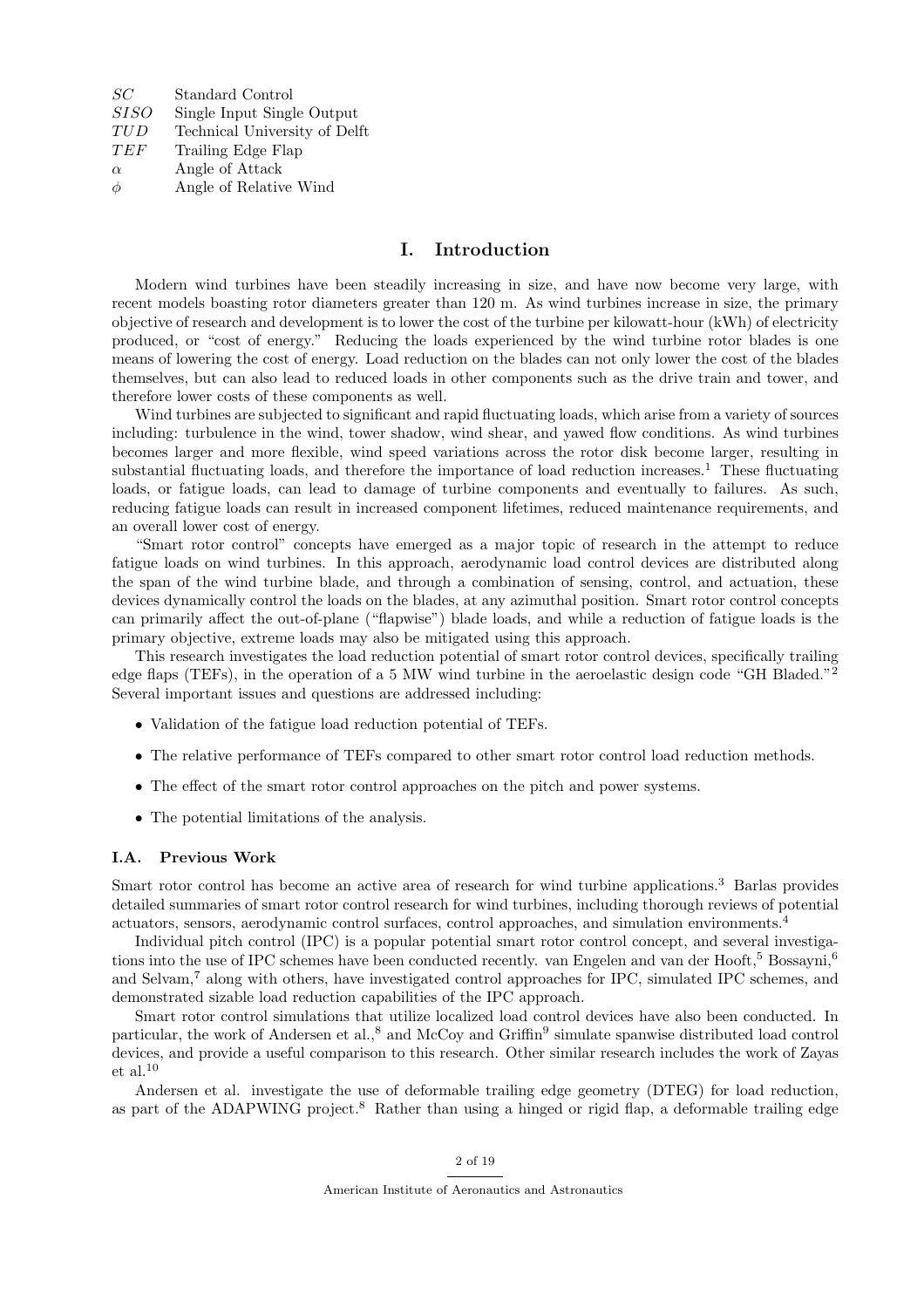geometry (DTEG) is used. The simulations performed by the authors utilize the HAWC2 aeroelastic code and the NREL/Upwind 5 MW reference turbine as the wind turbine model.<sup>11</sup> Five independent DTEG's are distributed along the blade and pitot tube sensors are used for inflow measurements.

McCoy and Griffin investigate a different type of distributed load control device for smart rotor control, namely microtabs.<sup>9</sup> Microtabs are small translational tabs that deploy orthogonally to either the pressure or suction surface of the airfoil, near the trailing edge, and are capable of altering the lift on the section.<sup>12</sup> The authors simulate the operation a 2.5 MW, 90 m diameter, wind turbine using the ADAMS dynamic simulation software, coupled with Aerodyn subroutines for the aerodynamic calculations. Microtabs, which can deploy with no time lag, are positioned at inboard, midspan, and outboard locations; a more detailed description of the spanwise distribution is not provided.

## I.B. Overview of Research

Both experimentally and in simulations, smart rotor control concepts have been demonstrated, and the results indicate that these approaches hold a great deal of promise. This research strives to build upon the success of prior investigations, and to address relatively untreated questions relevant to smart rotor control, by simulating the operation of a 5 MW turbine equipped with trailing edge flaps in an aeroelastic design code, GH Bladed. Specifically, the major questions addressed in this research are:

- 1. How do trailing edge flaps (TEFs) perform for fatigue load reduction purposes in a turbulent wind field? Essentially, this question aims to evaluate the performance of TEFs for fatigue load reductions, and compare the load reduction capabilities to the baseline controller, individual pitch control, and other smart rotor control investigations.
- 2. How do these smart rotor control approaches affect the pitch and power systems of the turbine? This question aims to evaluate integration of these devices into an operating wind turbine.

# II. Modeling and Procedure

This section describes the modeling procedure and research needed to simulate the operation of a wind turbine equipped with smart rotor control devices, namely trailing edge flaps. The aeroelastic simulation code that is used (GH Bladed), the turbine model used, the controller design methodology, and the simulation details are presented here.

## II.A. Turbine Model and Simulation Environment

The simulation of a 5 MW wind turbine with controllable trailing edge flaps is carried out using the aeroelastic simulation package GH Bladed. Some of the important features that Bladed provides are:

- Aerodynamics are calculated using the well-known Blade Element-Momentum (BEM) approach. Dynamic inflow and dynamic stall models are also incorporated to model the turbine wake and deal with unsteady aerodynamic conditions.
- The structural dynamics of the turbine model are calculated using a limited degree of freedom modal model.
- The dynamics of the power train (shaft, gearbox, and generator) are modeled.
- The external wind conditions can be generated, including 3D turbulent wind fields, wind shear, tower shadow effects, and prescribed gusts.
- Control of the turbine can be accomplished using either internal controller provide by Bladed, or external controllers written by the user can be incorporated.
- The loads on the various components of the turbine and the turbine performance are calculated.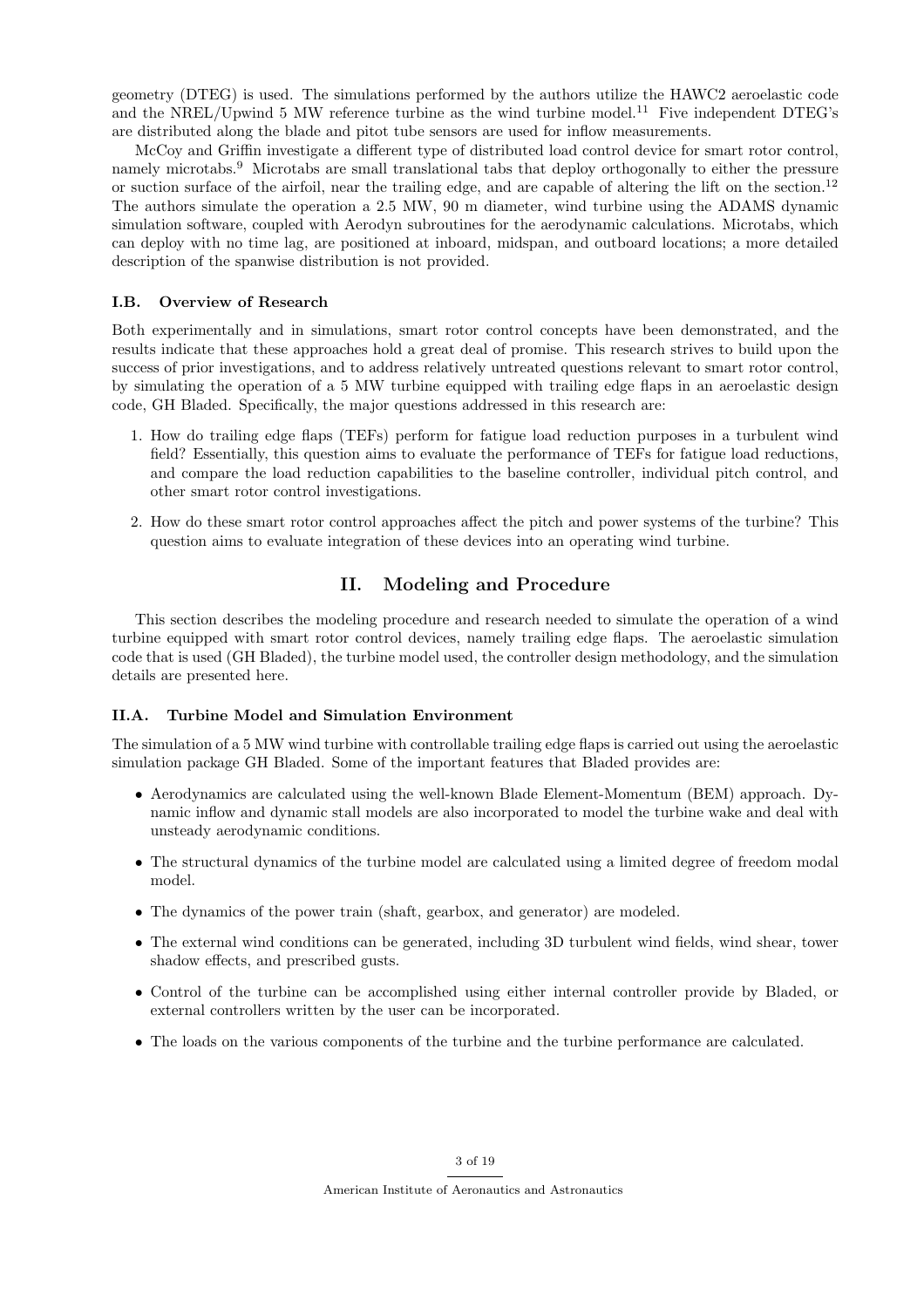#### II.A.1. NREL/UpWind 5 MW Turbine

The wind turbine model used for the analysis in Bladed is the UpWind 5 MW (also referred to as the NREL 5 MW) wind turbine.<sup>11</sup> This turbine is used as a baseline model for smart rotor control research in the UpWind project. The turbine is a variable speed, pitch controlled turbine, with a 126 m rotor diameter, 90 m hub height, and 20 m water depth.

#### II.A.2. Trailing Edge Flaps

Bladed is capable of including trailing edge flaps in the turbine model, and allows the TEFs to operate concurrently with variable speed, pitch controlled operation. The TEFs are added to the blade planform from 70% to 90% span. For this section of the blade, the airfoil is a NACA 64618. The TEFs are chosen to have a chordwise length of  $10\%$  and a deflection range of  $\pm 10$  degrees. These dimensions and deflection ranges are chosen partially based on the work of Troldborg,<sup>13</sup> who investigated the effectiveness of trailing edge flaps for a variety of configurations. Partially, these values are chosen as simply 'reasonable' values, that approximate the configurations of other studies. This research is not an attempt to optimize the configuration of TEFs; rather, it investigates how a given configuration performs during operating wind turbine conditions.

The aerodynamic effects of the TEFs are determined using XFOIL 6.9, which is a 2D viscous panel code developed at MIT.<sup>14</sup> XFOIL is used to generate the coefficients of lift, drag, and pitching moment as a function of angle of attack, for TEF deflection angles ranging from -10 degrees to 10 degrees in 1 degree increments. A Reynolds number of 6 million is used for these calculations. The aerodynamic data generated by XFOIL are then loaded in Bladed as a series of airfoil data sets; one for each TEF deflection angle.

#### II.B. Turbine Control

External controllers, written in Fortran and compiled as .dll files, are used to control the wind turbine model in Bladed. These external controllers control the generator torque, blade pitch, and TEF deployment angles based on measured signals of the turbine states provided by Bladed.

#### II.B.1. Standard Control

A baseline controller for the wind turbine model is provided by NREL. This is the "standard controller" for the NREL/UpWind 5 MW turbine model, and so it controls the generator torque and blade pitch, but does not control the TEFs. The generator torque control is a quadratic function of the generator speed in region 2 for optimal tip speed ratio operation. In region 3, the generator torque is used to produce constant power output of the turbine, by setting the demanded torque equal to the rated power divided by the HSS rotational speed. Finally, in region 2.5, the generator torque increases linearly as a function of generator speed, connecting region 2 and region 3. The collective blade pitch is also used to control the turbine speed in region 3. A basic PID controller is used to control the collective blade pitch angle, where the difference between the actual generator speed and the rated generator speed is used as the error signal by the controller. The gains of the PID controller are scheduled so that they decrease as the blade pitch increases.

#### II.B.2. Load Reduction Controller Design

A more advanced controller than the standard controller is needed to implement a smart rotor control approach and reduce the loads on the rotor blades. Similar challenges are faced when implementing TEFs (henceforth referred to as individual flap control or IFC) or individual pitch control (IPC) schemes, and similar solutions are needed. In fact, the structure of the control approach for IFC and IPC is identical, and the only differences are the gains and the switching logic. Thus, a general "load reduction controller" is described first.

The load reduction controller requires additional control action compared to the standard controller in order to reduce the loads on the blades. In this approach, the standard controller logic remains unchanged, and so the generator torque and the collective blade pitch are controlled in an identical manor, while simultaneously the load control action, either deployment of the TEFs or the individual blade pitch, is performed independently in order to reduce the loads on the blades.

Broadly, the goal of the load reduction control approach is to affect the blade root flapwise bending moment of each of the three blades  $(M_{y1}, M_{y2},$  and  $M_{y3})$ , by adjusting either the TEFs or the blade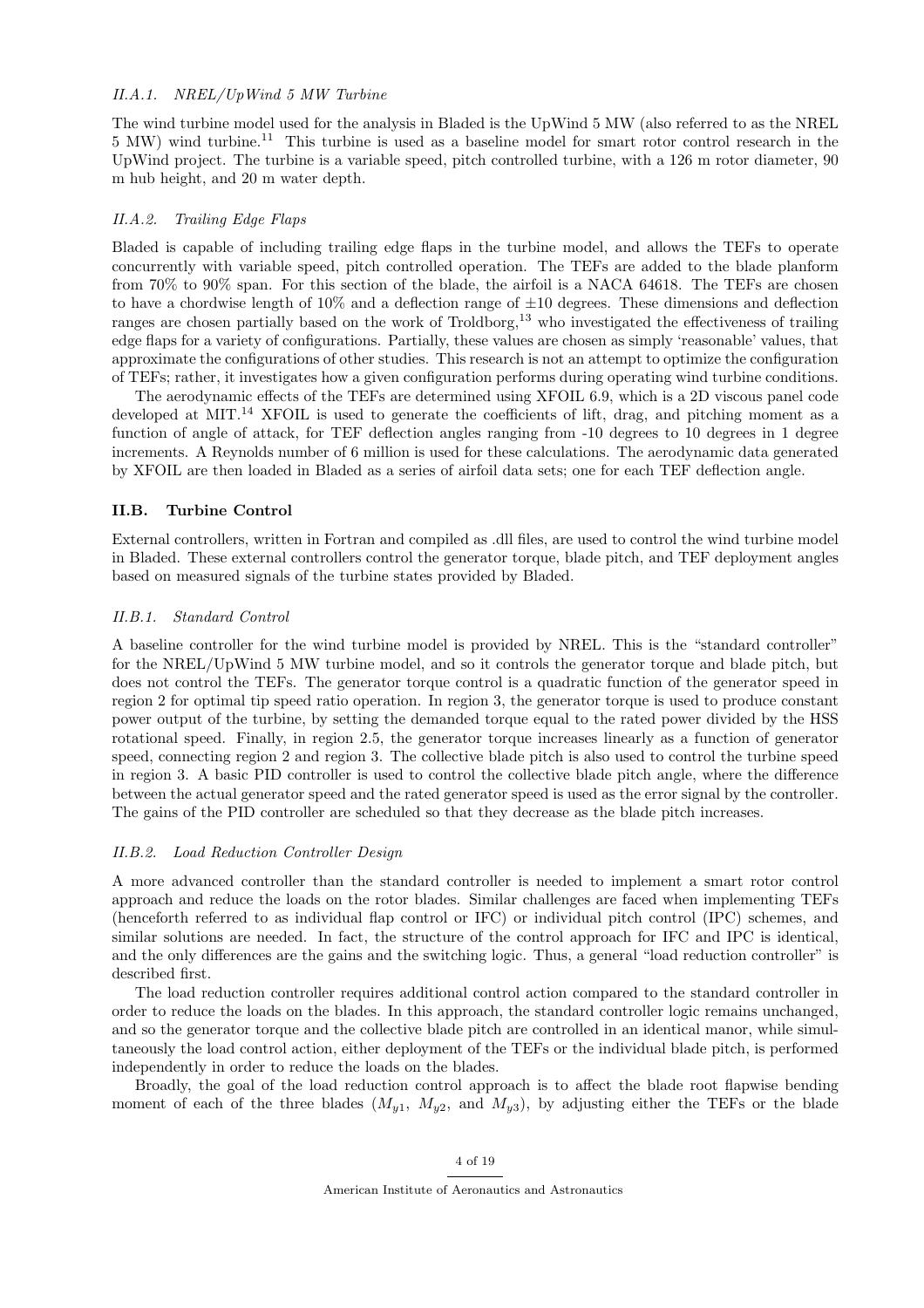pitch angles. This is a feedback control approach, and so the TEFs or blade pitch are changed based on measurements of  $M_{y1}$ ,  $M_{y2}$ , and  $M_{y3}$ . The major challenge in implementing this feedback control approach is due to the fact that the blades are in a rotating coordinate system, and so the equations of motion that relate  $M_{u1}$ ,  $M_{u2}$ , and  $M_{u3}$  and the TEFs or blade pitch contain periodic coefficients. The result is a linear time varying ("LTV") system, and it is much more difficult to implement controllers for LTV systems than linear time invariant (LTI) systems.

The issue of a rotating coordinate system has been identified numerous times in smart rotor control research.<sup>5</sup>,6,7,9,<sup>15</sup> The most common solution is a multi-blade transformation, or Coleman transformation, which maps the individual blade variables in the rotating frame of reference into a fixed reference frame.<sup>16</sup> In general, while the Coleman transformation is commonly used in practice, there seems to be some confusion regarding the effects of its use. Using this transformation, the blade coordinates are mapped into the fixed nacelle-tower coordinates. For simple turbine models, it appears that all periodic terms are removed from the equations of motion, yielding a completely LTI system,<sup>5,7</sup> On the other hand, for more complex models of wind turbines, such as the non-linear models used in Bladed, the Coleman transformation has the effect of removing most periodic terms. Bir argues that applying the Coleman transformation does not result in a time-invariant system, but instead acts as a filter which removes all periodic terms except for integral multiples of 3P terms.<sup>15</sup> At the very least, it seems that the 1P periodic terms are removed and so LTI feedback can be used to reduce the 1P loads. In practice, it appears that the approach used in most research is to transform the blade variables into fixed coordinates using the Coleman transformation, and assume an LTI system and implement LTI control techniques such as proportional-integral-derivative (PID) controllers primarily for reducing the 1P loads, while ignoring the remaining periodic components. For this research, it is uniformly assumed that it is appropriate to utilize LTI feedback as described in this section.

The Coleman matrix, P, and its inverse,  $P^{-1}$ , for a three bladed wind turbine are shown in Eq. (1) and Eq. (2), respectively, where  $\psi(t)$  is the azimuthal angle for each blade, and  $\psi(t) = 0$  occurs when a blade is positioned vertically upwards.  $P^{-1}$  is used to transform variables in the rotating frame of reference into the fixed frame, and P transforms variables from the fixed frame of reference into the rotating frame. The variables in the fixed and rotating coordinate systems are related according to Eq. (1) and Eq. (2).

$$
\begin{bmatrix}\n\theta_1(t) \\
\theta_2(t) \\
\theta_3(t)\n\end{bmatrix} = \begin{pmatrix}\n1 & \sin \psi_1(t) & \cos \psi_1(t) \\
1 & \sin \psi_2(t) & \cos \psi_2(t) \\
1 & \sin \psi_3(t) & \cos \psi_3(t)\n\end{pmatrix} \begin{bmatrix}\n\theta_1^{cm}(t) \\
\theta_2^{cm}(t) \\
\theta_3^{cm}(t)\n\end{bmatrix}
$$
\n(1)

$$
\begin{bmatrix}\nM_{y1}^{cm}(t) \\
M_{y2}^{cm}(t) \\
M_{y3}^{cm}(t)\n\end{bmatrix} = \frac{1}{3} \begin{pmatrix}\n1 & 1 & 1 \\
2 \sin \psi_1(t) & 2 \sin \psi_2(t) & 2 \sin \psi_3(t) \\
2 \cos \psi_1(t) & 2 \cos \psi_2(t) & 2 \cos \psi_3(t)\n\end{pmatrix} \begin{bmatrix}\nM_{y1}(t) \\
M_{y2}(t) \\
M_{y3}(t)\n\end{bmatrix}
$$
\n(2)

 $\theta_1, \theta_2$ , and  $\theta_3$  are either the TEF deployment angles or the pitch angles of each blade in rotating coordinates, and a superscript "cm" denotes variables in the fixed coordinate system. The variables in fixed coordinates are defined as follows:

- $M_{y1}^{cm}$  is the average blade root flapwise bending moment, and as such is not a particularly useful variable.
- $M_{y2}^{cm}$  is proportional to the yaw moment exerted by the blades on the fixed hub of the rotor.
- $M_{y3}^{cm}$  is proportional to the tilt moment exerted by the blades on the fixed hub of the rotor.
- $\theta_{y1}^{cm}$  is the average, or collective, TEF deployment angle or blade pitch angle.
- $\bullet$   $\theta_{y2}^{cm}$  is a differential TEF deployment angle or a differential pitch angle in the yaw-wise axis orthogonal  $\mathop{\rm to}\nolimits \theta_{y3}^{cm}.$
- $\bullet$   $\theta_{y3}^{cm}$  is a differential TEF deployment angle or a differential pitch angle in the tilt-wise axis orthogonal to  $\theta_{y2}^{cm}$ .

 $\theta_{y2}^{cm}$  and  $\theta_{y3}^{cm}$  define how the three individual TEF angles or pitch angles vary from the collective angle. Bossayni has a good description of this process.<sup>1</sup> It has been shown that the variables in the tilt-wise axis and in the yaw-wise axis (Bossayni refers to them as the "d-q axes"<sup>6</sup> ), in the fixed coordinate system, are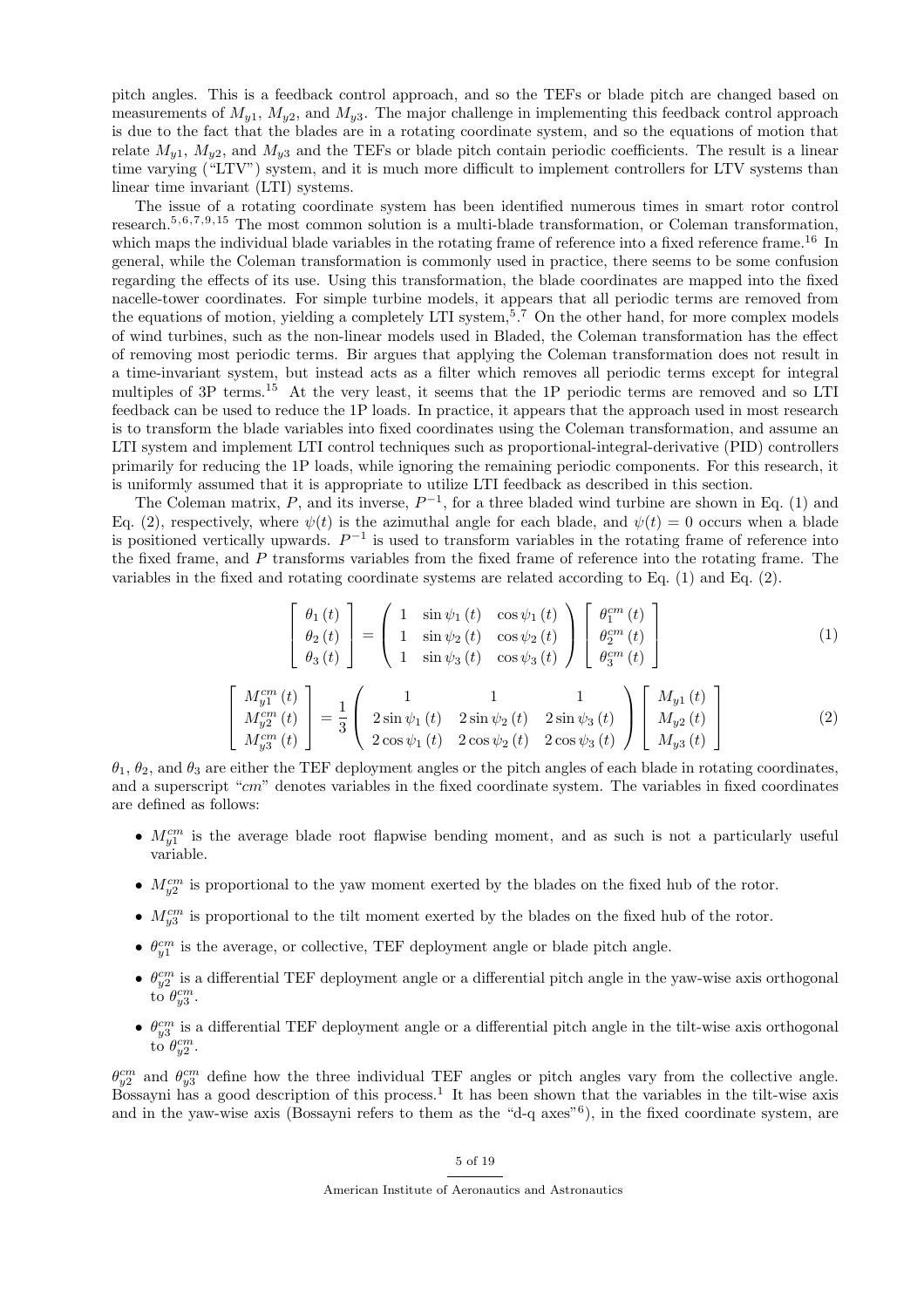nearly independent, and so the system can be decoupled into two independent, single input-single output (SISO) systems,<sup>5</sup>.<sup>6</sup> Specifically, the differential signal  $\theta_{y2}^{cm}$  directly controls the yaw-wise bending moment  $M_{y2}^{cm}$ , and  $\theta_{y3}^{cm}$  directly controls the tilt-wise bending moment  $M_{y3}^{cm}$ . Bossayni points out that the assumption of independence between variables in the two axes is not entirely correct, but for this investigation the interaction between the axes is ignored for simplicity.<sup>6</sup>

The collective TEF deployment angle or blade pitch angle,  $\theta_{y_1}^{cm}$ , directly control the rotor speed of the turbine (this is not surprising as in the standard control case the collective blade pitch is used to regulate the rotor speed). Thus, this collective loop is not used for load reduction, but instead for rotor speed control. In the case of IPC, the standard controller logic determines the behavior of the collective pitch angle, as if no individual pitch control actions were taking place. In the IFC case, the collective TEF deployment angle is an extra degree of freedom, which may be neglected by setting the value to zero at all times, or it can be used to augment rotor speed control by acting simultaneously with the standard controller collective pitch action. This possibility is discussed in more detail later.

#### II.B.3. Load Reduction Controller Architecture

By using the multi-blade coordinate transformation, it is assumed that three independent, LTI SISO feedback loops result. LTI SISO systems are easily dealt with from a control perspective, as classical control techniques such as proportional-integral-derivative (PID) control can be employed. Once again, it is important to emphasize that only two feedback loops are needed to control the loads on all three blades. Thus, the control architecture used to reduce the loads on the blades is summarized as follows:

- 1. The blade root flapwise bending moments of the blades,  $M_{y1}$ ,  $M_{y2}$ , and  $M_{y3}$ , are transformed into the fixed frame of reference using  $P^{-1}$ , yielding  $M_{y2}^{cm}$  and  $M_{y3}^{cm}$ , the hub yaw-wise and tilt-wise moments respectively.
- 2. The transformed loads,  $M_{y2}^{cm}$  and  $M_{y3}^{cm}$ , are used as inputs to a controller, and the control actions in the fixed frame,  $\theta_{y2}^{cm}$  and  $\theta_{y3}^{cm}$ , are calculated. Because the variables are in a fixed frame, this is an LTI system.
- 3. The control actions in the fixed frame,  $\theta_{y2}^{cm}$  and  $\theta_{y3}^{cm}$ , are transformed into the rotating frame using P. These are the demanded control actions of the TEFs or the blade pitch,  $\theta_1$ ,  $\theta_2$ , and  $\theta_3$ .

This approach can also be visualized using figure 1.<sup>5</sup> A variety of control approaches are possible using this method of multi-blade transformation. While PID controllers are easily implemented, more complex control approaches such as linear-quadratic-regulator (LQR) techniques can be used, and have been employed in the past.<sup>9</sup>,<sup>1</sup> The research presented here, however, is not focused on optimal control design. Rather, the goal is to design a "good" controller, that is easily implemented and that achieves sizable load reduction. Thus, PID control techniques are used exclusively, which have been shown to be nearly as effective as more complex LQR techniques anyway.<sup>1</sup> In a PID scheme, the control action, u, as a function of the output signal used for feedback,  $y$ , is shown in Eq.  $(3)$ .

$$
u = K_P y + K_D \dot{y} + K_I \int_0^t y dt
$$
\n(3)

#### II.B.4. Controller Implementation

For the IFC case, the deployment range of the TEFs is limited to  $\pm 10$  degrees, and the rate of change of the TEF deployment angle is limited to  $\pm 40$  degrees per second. Thus, the TEFs may traverse their entire range of deployment in 0.5 seconds. The TEFs are used for load reduction across all operating ranges, including regions 2 and 3.

As discussed previously, in the case of IFC the collective TEF angle is an extra degree of freedom, unused for load reduction. This flexibility can be exploited by using the collective TEF angle to also help control the rotor speed for power regulation in region 3, in order to augment the collective pitch angle that is used for this purpose, and potentially result in smoother power production and less wear on the pitch system. Thus, a simple proportional controller is used to control the collective TEF angle, with the generator speed error used as the input signal to the controller. The collective TEF angle has a position limit of  $\pm 5$  degrees, so as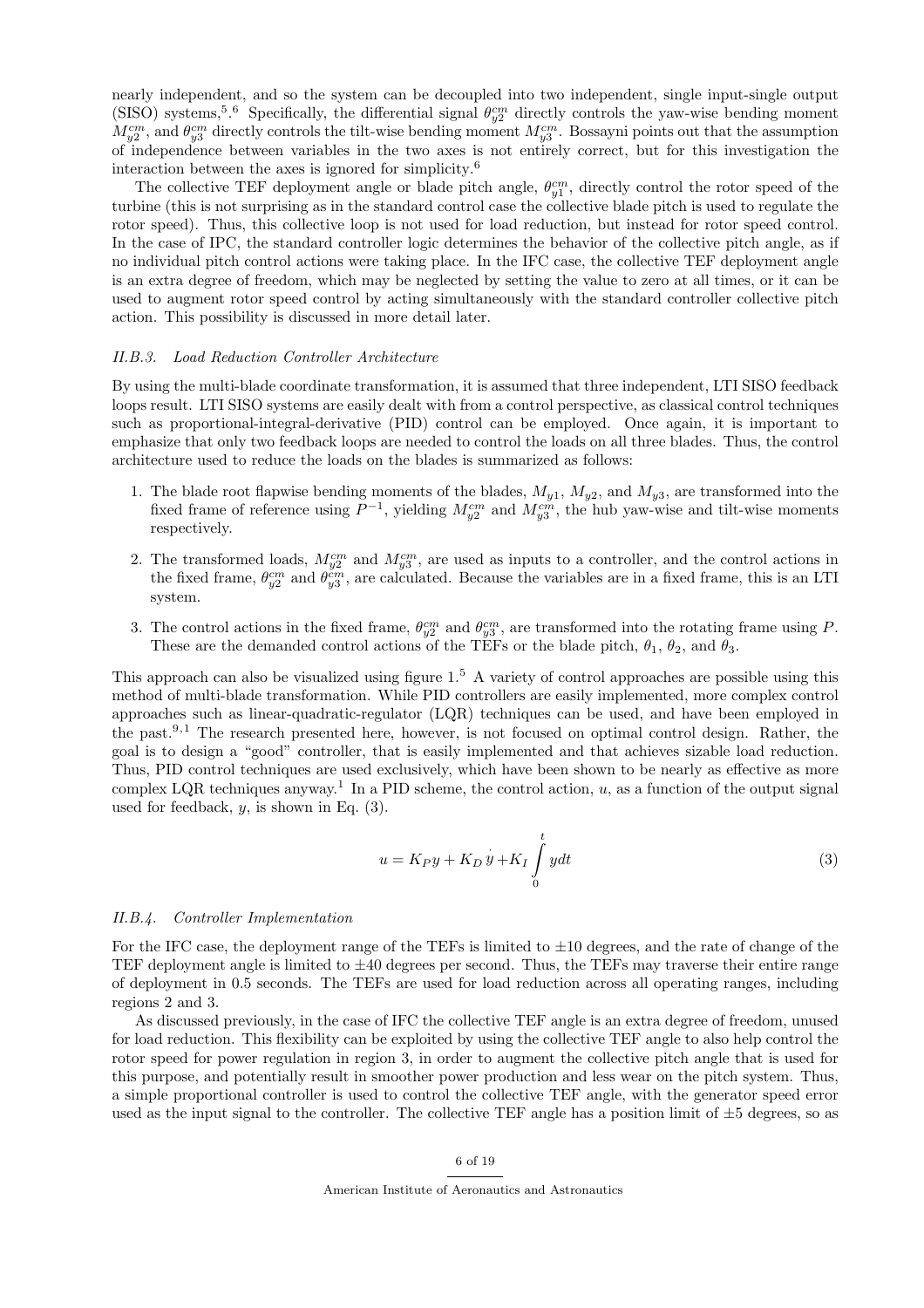

Figure 1. Feedback Control Diagram for Load Reduction Controller

not to drown out the TEF deployment for load reduction. This collective TEF angle is then superimposed on the individual angles used for load control,  $\theta_1$ ,  $\theta_2$ , and  $\theta_3$ , and then the position and rate limits are applied to the TEF deployment angle on each blade. There is switching logic required for the collective TEF angle; namely, collective TEF deployment for rotor speed control is only used when the collective pitch angle is greater than 5 degrees.

The IPC controller is implemented in a slightly different manner. First, IPC is only utilized in above rated conditions (region 3), similarly to collective pitch control. The same switching logic used for collective pitch control is applied to IPC. Next, once the individual pitch angles,  $\theta_1$ ,  $\theta_2$ , and  $\theta_3$ , are calculated, they are superimposed on the collective pitch angle, and then the position and rate limits of the pitch system are applied to the demanded pitch signal for each blade. The position limits are 0 degrees to 90 degrees, and the rate limit is  $\pm 8$  degrees per second.

#### II.B.5. Controller Gains

The controller gains are determined in an iterative way. For IPC, the gains are chosen at a single operating point, and then the same gain scheduling rule used for the collective pitch command is used for these gains. The IPC gains are determined by simulating the operation of the turbine in turbulent wind with a mean value of 15 m/s. The gains were then adjusted until there was a significant reduction in the standard deviation of the blade root flapwise bending moment,  $\sigma(M_{y1})$ , without saturating the imposed pitch rate limits. The values of the proportional, integral, and derivative gains are shown in table 1.

| Table 1. IPC Gains                   |       |        |  |  |
|--------------------------------------|-------|--------|--|--|
| Proportional   Integral   Derivative |       |        |  |  |
| 0.001                                | 0.001 | 0.0001 |  |  |

These gains are used for both the yaw-axis variables and the tilt axis variables. The units of  $M_{y2}^{cm}$  and  $M_{y3}^{cm}$  are 10<sup>6</sup> Nm, and the units of  $\theta_{y2}^{cm}$  and  $\theta_{y3}^{cm}$  are in radians. The gains are scheduled according to Eq. (4), where  $\theta_{COL}$  is the collective pitch angle in radians.

$$
GS_{IPC} = \frac{1}{1 + 4.55\theta_{COL}}\tag{4}
$$

For IFC, the gains are chosen at several operating points. Simulations are performed with turbulent wind inputs at mean wind speeds of 8, 12, 16, and 20 m/s. The gains are adjusted to prevent saturation of the TEF position limits (i.e. to avoid "bang-bang" control action), while still achieving substantial load reduction, measured as the reduction in  $\sigma(M_{y1})$ . Likewise, the proportional collective flap gain is adjusted so that the collective pitch action is reduced, without saturation of the TEF position limits. The values of

## 7 of 19

American Institute of Aeronautics and Astronautics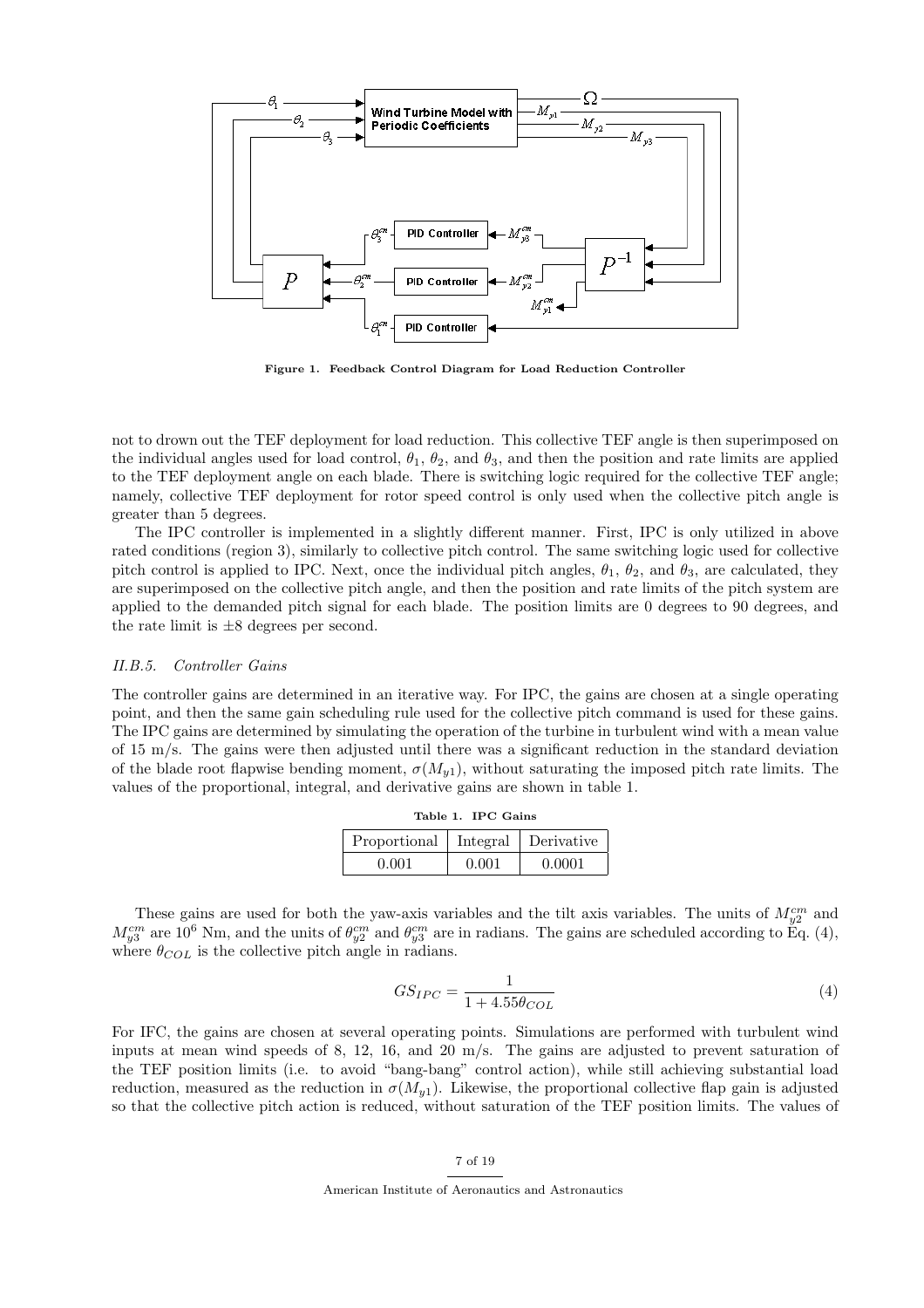the proportional, integral, and derivative gains for load reduction and the collective TEF proportional gain are shown in table 2.

Table 2. IFC Gains

| Proportional   Integral   Derivative   collective |         |           |         |
|---------------------------------------------------|---------|-----------|---------|
| $-0.09$                                           | $-0.03$ | $-0.0015$ | $-0.05$ |

The load reduction gains are used for both the yaw-axis variables and the tilt axis variables. The units of  $M_{y2}^{cm}$  and  $M_{y3}^{cm}$  are 10<sup>6</sup> Nm, and the units of  $\theta_{y2}^{cm}$  and  $\theta_{y3}^{cm}$  are in radians. For the collective TEF controller, the units of the generator speed error is radians per second, and the units of the collective TEF deflection is radians. The gains for the IFC controller are scheduled according to table 3.

| Wind Speed Range $[m/s]$   $\leq 10$   10-14   14-18   18-24   > 24 |     |     |     |     |
|---------------------------------------------------------------------|-----|-----|-----|-----|
| Gain Schedule Value                                                 | 0.5 | 0.4 | 0.3 | 0.2 |

Table 3. IFC Gain Scheduling

Again, this research does not aim to develop optimal control approaches to this problem, which is work for future investigations, and because system identification techniques are not utilized, stability of the system cannot be guaranteed. Instead, controllers that are easily implemented and achieve acceptable results are the goal, and the results indicate that this is indeed the case.

## II.C. Simulations Run

A variety of simulations are performed in Bladed in order to evaluate the effectiveness of the load reduction controllers, and to investigate the interaction and integration of smart rotor control concepts with the operation of a wind turbine. The external conditions used in the simulations, or load cases, are derived from the International Electrotechnical Commission (IEC) standards, specifically "IEC 61400-1 Ed.3: Wind turbines - Part 1: Design requirements."<sup>17</sup>

To date, two main classes of load cases have been considered: the Normal Turbulence Model (NTM) and the Extreme Turbulence Model (ETM). The site is assumed to be class  $II_B$ , with  $V_{ref} = 42.5$  m/s, and  $I_{ref} = 0.14$ . The simulations are performed at mean wind speed values of 8, 12, 16, and 20 m/s, using 3D turbulent wind generated using a von Karman spectrum. The associated logitudinal turbulence intensities for each mean wind speed value, for both the NTM and ETM simulations, are shown in table 4. Also, in all cases a wind shear power law exponent of  $\alpha=0.2$ , and a potential flow tower shadow model are used.

| Mean Wind Speed $[m/s]$                                                   |  | 16 | 20 |
|---------------------------------------------------------------------------|--|----|----|
| NTM Turbulence Intensity $\lbrack \% \rbrack$   20.3   17.0   15.4        |  |    |    |
| ETM Turbulence Intensity $\lbrack \% \rbrack$   35.0   25.8   21.2   18.4 |  |    |    |

Table 4. Turbulence Intensity Values for NTM and ETM Simulations

All simulations are performed for 600 seconds. For the 8 load cases summarized in table 4, simulations are performed using the standard controller (SC), the IFC load reduction controller, and the IPC load reduction controller.

## III. Results and Analysis

The results of the simulations are analyzed in terms of the effect of the IFC and IPC control approaches, relative to the baseline SC results, on fatigue loads, power production, and the pitch system.

## III.A. Fatigue Load Reduction

The primary purpose of employing the smart rotor control approaches of either spanwise-distributed trailing edge flaps (IFC) or individual pitch control (IPC) is to achieve reductions in the fatigue loads on the blades,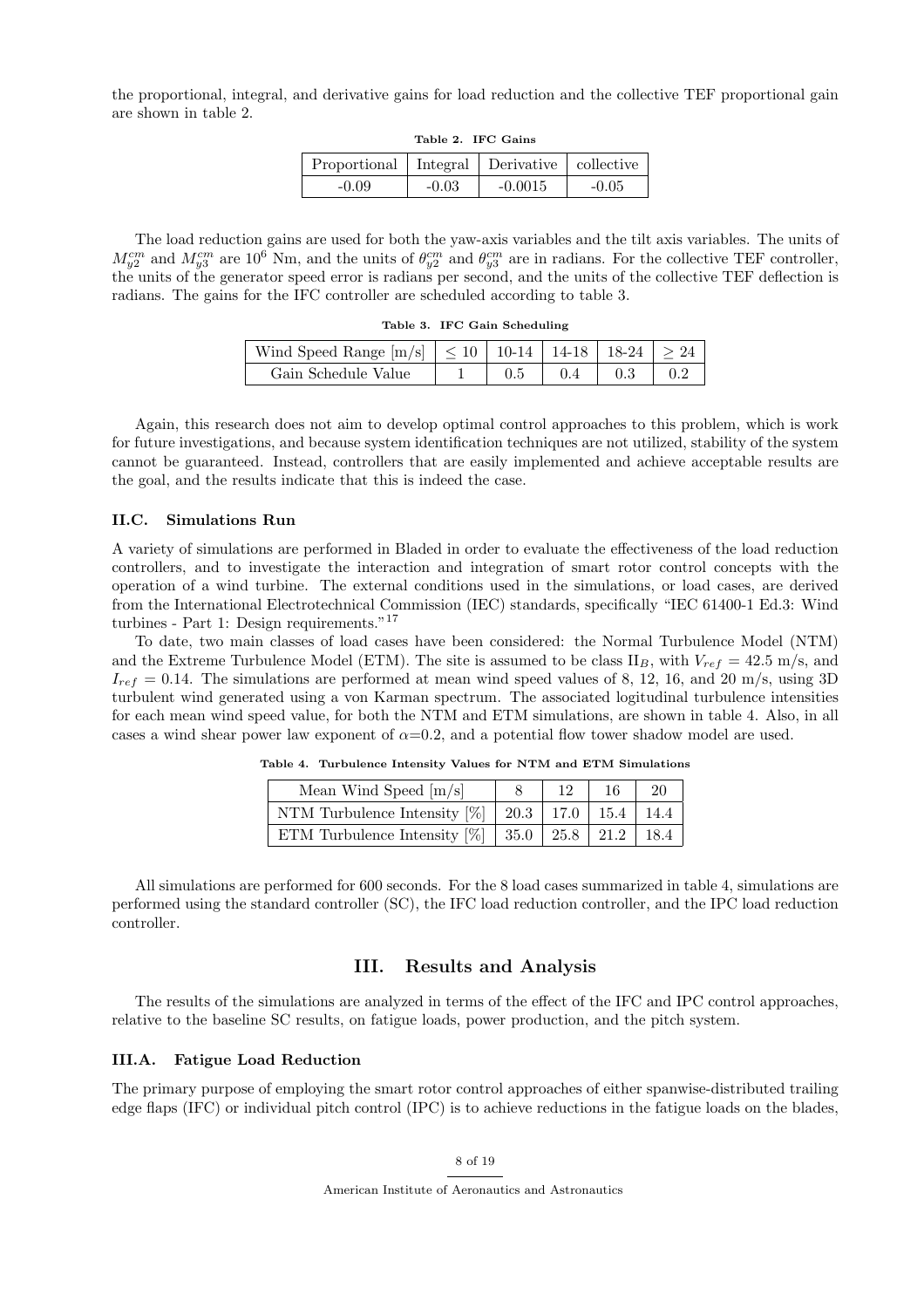specifically the blade root flapwise bending moment,  $M_y$ . The effectiveness of either approach is quantified as the reduction in the 1 Hz damage equivalent load (DEL) of  $M_y$ ,  $DEL(M_y)$ .  $DEL(M_y)$  is calculated by converting the  $M_y$  into a stress value, and then using a rainflow counting method to determine the number of cycles at various amplitudes. A value of 10 is used for the inverse slope of the S-N curve to calculate the values of  $DEL(M_u)$ .

## III.A.1. Normal Turbulence Model Results

The percent reductions in  $DEL(M_y)$  using either IFC or IPC and the NTM load cases, compared to the baseline SC case, are shown in table III.A.1.

|                | <b>SC</b>  | IFC        |            | <b>IPC</b> |          |
|----------------|------------|------------|------------|------------|----------|
| $\overline{U}$ | $DEL(M_u)$ | $DEL(M_u)$ | Change     | $DEL(M_u)$ | Change   |
| [m/s]          | [MPa]      | [MPa]      | [%]        | [MPa]      | $[\%]$   |
| 8              | 6.01       | 5.24       | -12.8 $\%$ |            |          |
| 12             | 6.94       | 5.98       | $-13.8\%$  |            |          |
| 16             | 9.15       | 7.81       | $-14.6\%$  | 8.01       | $-12.5%$ |
| 20             | 9.90       | 8.65       | $-12.6\%$  | 8.47       | $-14.4%$ |

Table 5. NTM Fatigue Load Reduction Results

Table III.A.1 indicates:

- The IFC approach produces sizable reductions in  $DEL(M_u)$  for all operating points, with the largest reductions occurring for a mean wind speed on 16 m/s.
- No results are given for the 8 and 12 m/s IPC simulations, as the IPC is only utilized a fraction of the time.
- For the 16 m/s simulations, the IFC approach produces larger load reductions, while for the 20 m/s simulations the IPC approach produces larger load reductions. It should be noted that there are some instances of below rated operation during the 16 m/s simulation, which may negatively bias the IPC results. As such, the 20 m/s simulation is most likely the best basis for comparison, and it indicates that the IPC approach is somewhat more effective at achieving load reductions. The relative performance between the two smart rotor control approaches is discussed in more detail in the following sections.

## III.A.2. Extreme Turbulence Model Results

Next, the percent reductions in  $DEL(M_u)$  for the ETM load cases are shown in table 6.

|                | SC         | IFC        |           | <b>IPC</b> |           |
|----------------|------------|------------|-----------|------------|-----------|
| $\overline{U}$ | $DEL(M_u)$ | $DEL(M_u)$ | Change    | $DEL(M_u)$ | Change    |
| [m/s]          | [MPa]      | [MPa]      | [%]       | [MPa]      | $[\%]$    |
| 8              | 8.33       | 7.86       | $-5.6\%$  |            |           |
| 12             | 8.79       | 7.96       | $-9.4\%$  |            |           |
| 16             | 10.77      | 9.41       | $-12.6\%$ | 10.18      | $-5.5\%$  |
| 20             | 11.94      | 10.38      | $-13.1\%$ | 10.01      | $-16.2\%$ |

Table 6. ETM Fatigue Load Reduction Results

Table 6 indicates:

- The IFC approach again produces sizable reductions in  $DEL(M_y)$  for all operating points. However, the reductions are generally less for these load cases compared to the NTM load cases.
- No results are given for the 8 and 12 m/s IPC simulations again, as the IPC is only utilized a fraction of the time.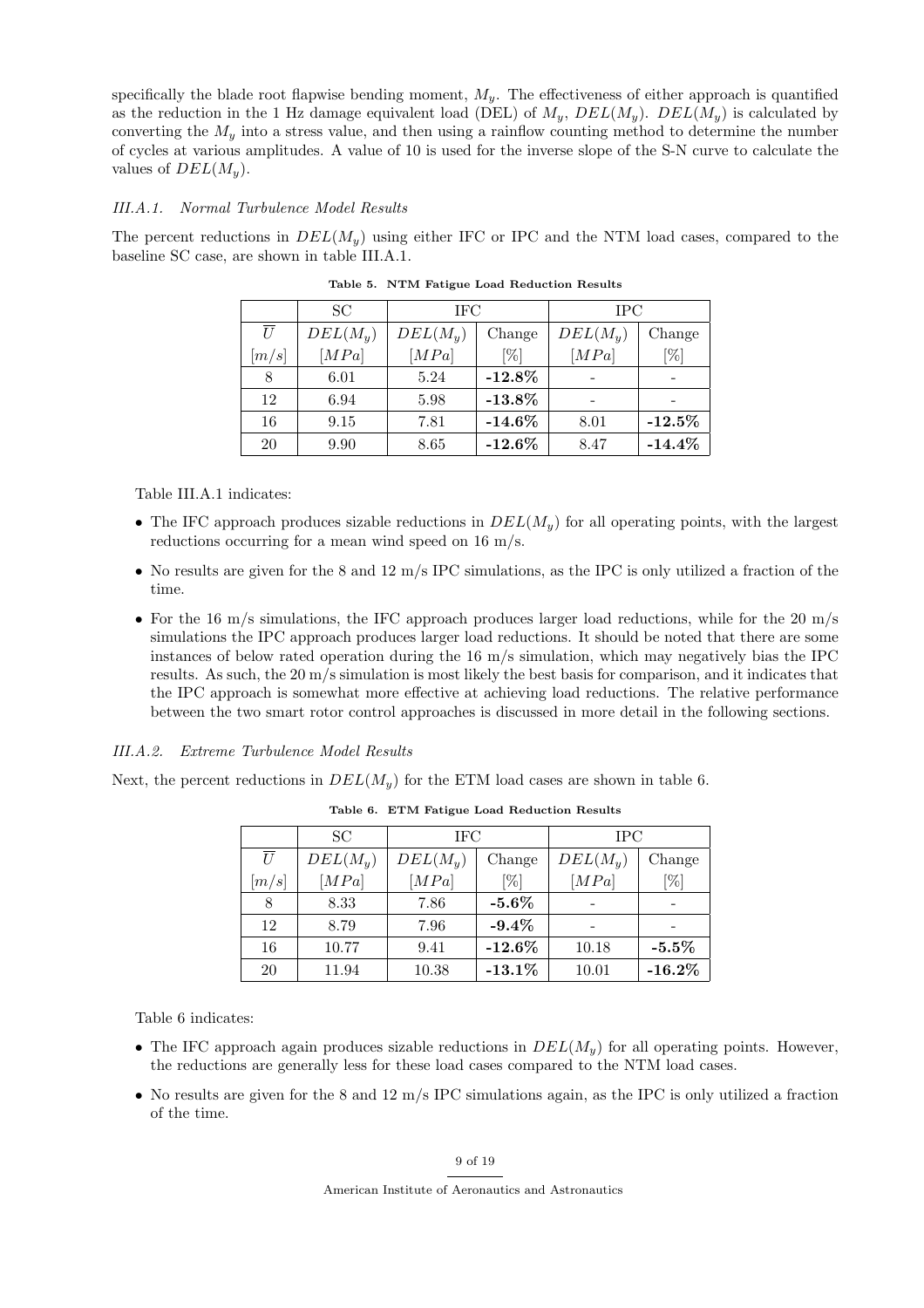- The performance of the IPC approach during the 16 m/s simulation is substantially worse compared to the NTM case. It is likely that this is a result of the wind speed being below rated for significant portions of the simulation, due to the high turbulence values, and therefore precluding the IPC approach from being utilized.
- Once again, IPC is more effective at 20 m/s, and this is most likely the best basis for comparison between the two approaches, as the turbine operates uniformly in above rated conditions.

Lastly, it should also be noted that reductions in  $DEL(M<sub>u</sub>)$  for the IFC simulations presented in table III.A.1 and table 6 are negligibly affected by utilizing the collective TEF deployment angle. That is, the load reductions are nearly identical if the proportional gain for the collective TEF deployment is set to 0. Thus, there appears to be no downside to utilizing collective TEF action.

## III.B. Time Series Results

It is informative to view the time series of some of the key variables from the simulations, which highlights both the loads that the blade actually experiences, and how the load reduction mechanisms, either TEFs or blade pitch, behave to mitigate these loads. The time series results shown here all come from the NTM simulations with a mean wind speed of 20 m/s. The time series results for simulations at other mean winds speeds and for the ETM cases are similar, except for the IPC simulations at 8 and 12 m/s during which the pitch system is rarely used.

Figure 2 shows a 20 second window of  $M_{u1}$  for both the SC and IFC simulation at 20 m/s (NTM), as well as the deflection of the TEF for the first blade.



Figure 2. Load Reduction using IFC

Several observations can be drawn from Figure 2:

- There is a strong 1P signal in the the blade root flapwise bending moment,  $M_{y1}$ . This is likely due to wind shear, gravity loads, and tower shadow, all of which result in 1P loading.
- In comparing  $M_{y1}$  for the SC and IFC cases, it is clear that the TEF behavior reduces the variability in the  $M_{y1}$  signal, and this observation is reenforced by the reduction in  $DEL(M_y)$  shown in Table III.A.1.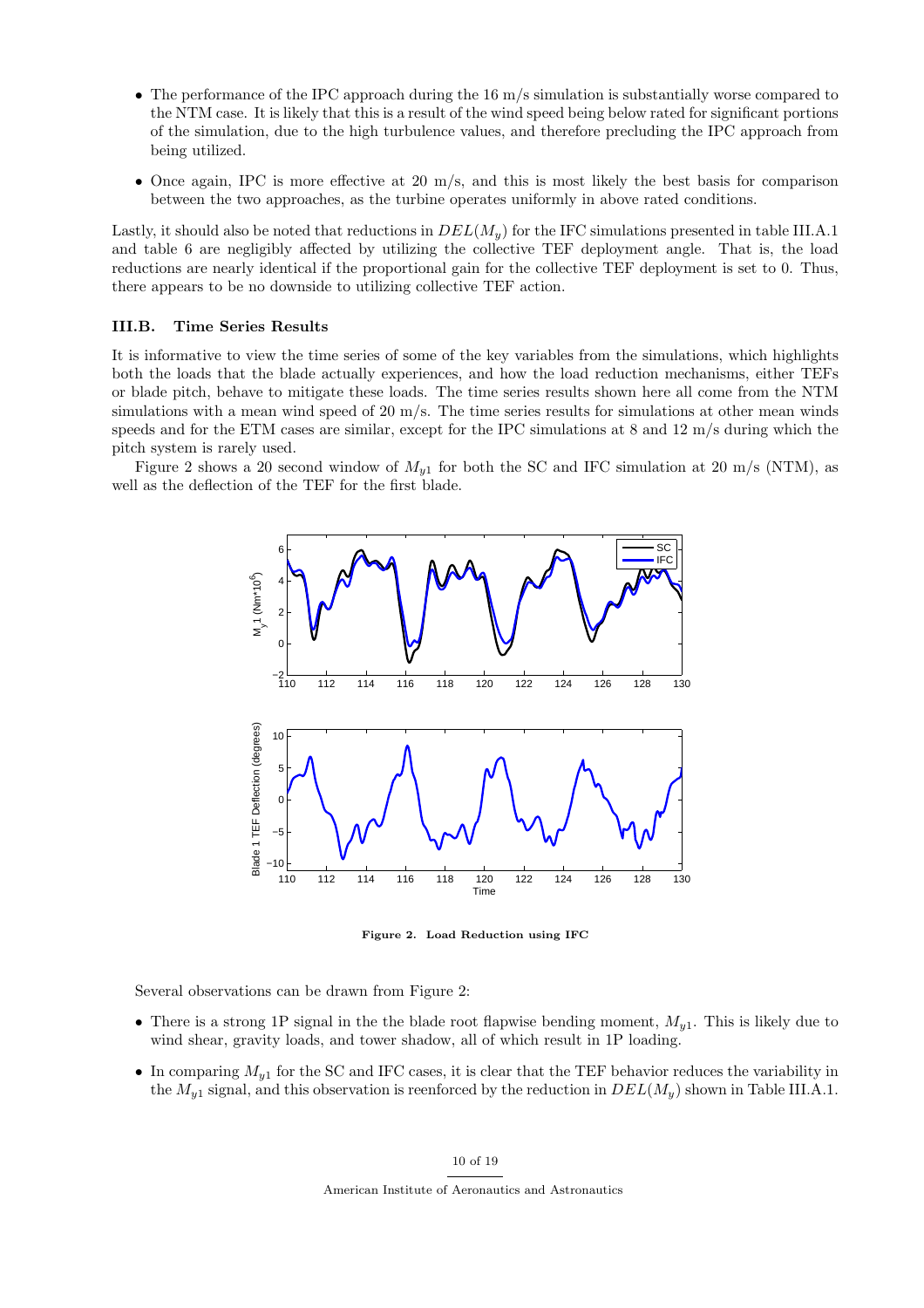• The TEF behavior shows a strong 1P signal as well, which is 180 degrees out of phase with the  $M_{u1}$ signal. This is a logical result, indicating that during periods when the load,  $M_{y1}$ , is increasing on the blade, the TEF deflects in a negative fashion in order to reduce the lift on that blade section, and therefore reduce  $M_{u1}$ . In general this indicates that the TEFs are behaving appropriately and lends confidence in the implementation of the load reduction controller.

Figure 3 shows the same 20 second window as Figure 2, except the results from the IPC simulation are displayed instead of those from the IFC simulation. Along with  $M_{y1}$ , the blade pitch angle for the first blade during this period is also shown.



Figure 3. Load Reduction using IPC

Several observations can be made regarding Figure 3:

- As with the IFC simulation, in comparing  $M_{y1}$  for the SC and IPC cases, it is clear that the blade pitch behavior reduces the variability in the  $M_{y1}$  signal, and this observation is again reenforced by the reduction in  $DEL(M_y)$  shown in Table III.A.1.
- The blade pitch behavior shows a strong 1P signal as well, which is in phase with the  $M_{y1}$  signal. During periods when the load is increasing on the blade, the blade pitch deflects in a positive fashion in order to reduce the angle of attack, and therefore the lift on that blade, and therefore reduce  $M_{y1}$ .

Finally, Figure 4 shows the behavior of all three TEFs during the same 20 second window, and the behavior of all three blade pitch angles. The collective TEF deployment angle and collective pitch angle are also shown in Figure 4. For the IFC case, the collective TEF deployment angle is quite small, whereas for the IPC simulation the collective pitch angle is approximately 19 degrees in order to regulate the speed of the rotor. Clearly, while the collective TEF may help in regulating the speed, the collective pitch system is still the primary means of speed regulation. Both the TEF angles and the pitch angles for each blade are approximately 120 degrees out of phase in Figure 4. It appears that each TEF (or blade pitch) is utilized to primarily reduce 1P loads on the blades.

## III.C. Frequency Domain Results

The reduction in fatigue loads using either IFC or IPC can also be analyzed in the frequency domain, by calculating the power spectral density (PSD) of  $M_{y1}$  for the SC, IFC, and IPC cases. This also yields insight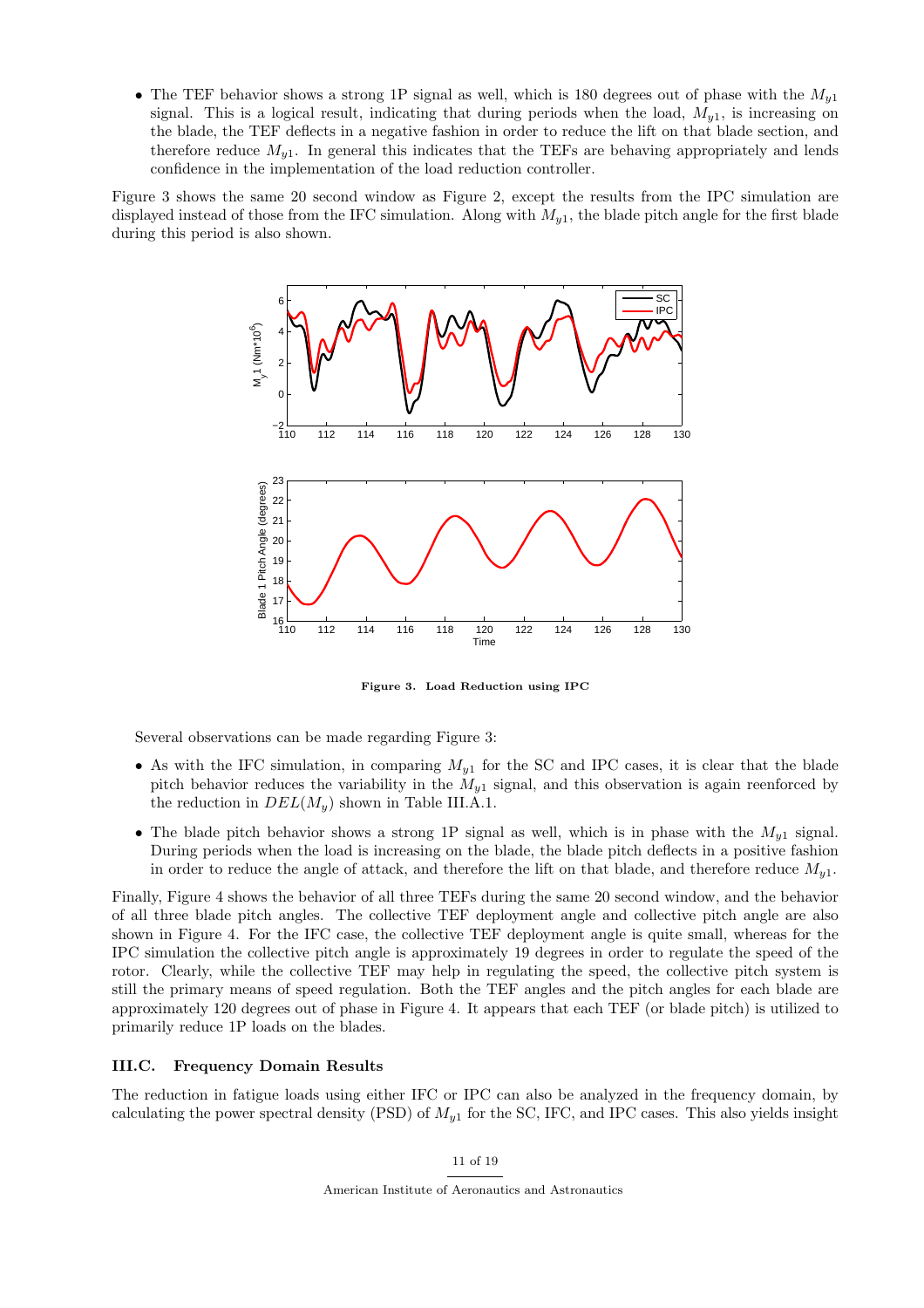

Figure 4. TEF and Blade Pitch Behavior

into the frequency distribution of the loads, and how IFC and IPC perform as a function of the frequency of the loads. Again, the NTM simulations with a mean wind speed of 20 m/s are analyzed exclusively, although for the frequency domain analysis, all 600 seconds of the data set is used to generate the results. The PSD of  $M_{y1}$  for the SC, IFC, and IPC cases is shown in Figure 5. The upper and lower plots show the same data, with the upper zoomed in on the peak at 0.2 Hz, and the lower plotted with a logarithmic y-axis. Figure 5 indicates:

- The PSDs reveal a large 1P peak (∼0.2 Hz) in all cases, which confirms the observations of a 1P signal in the time domain in Figure 2 and Figure 3.
- Both the IFC and IPC approaches result in sizable reductions in the 1P peak of the PSD of  $M_{\nu1}$ .
- The reduction of the 1P peak is larger for the IPC case than the IFC case. This is logical given the larger load reductions noted in the 20 m/s simulation in Table III.A.1.
- For the higher frequency loads, greater than the 1P load at 0.2 Hz, the IFC case results in larger reductions of the PSD compared to the IPC case. In fact the IPC case appears to reduce loads only in the frequency range near the 1P peak.

The dominance of the 1P peak makes it difficult to visually investigate the load reduction capabilities of IFC and IPC at other frequencies even when the logarithmic scale is used. As an alternative, the amount of load reduction as a function of frequency can be determined by integrating the PSDs. The integral of a PSD over a given frequency range is a measure of the energy in the signal within that frequency range. In order to separate the dominant 1P loads from the higher frequency loads, the PSDs were integrated from 0 Hz to 0.25 Hz, which encompasses a "low frequency" region, and from 0.25 Hz to 10 Hz (the Nyquist frequency), which encompasses a "high frequency" region. In this way, the load reduction capabilities of IFC and IPC can be evaluated in terms of their effectiveness at reducing either low frequency or high frequency loads. These results are shown in table III.C.

The results in Table III.C indicate that the IPC approach is more effective than the IFC approach at reducing the low frequency loads. This is readily apparent from Figure 5 as well, as the 1P peak is reduced more using IPC than IFC. The 1P peak is the dominant load source, as 86% of the total energy in the signal is in the low frequency region, and so larger load reduction in the low frequency region when using IPC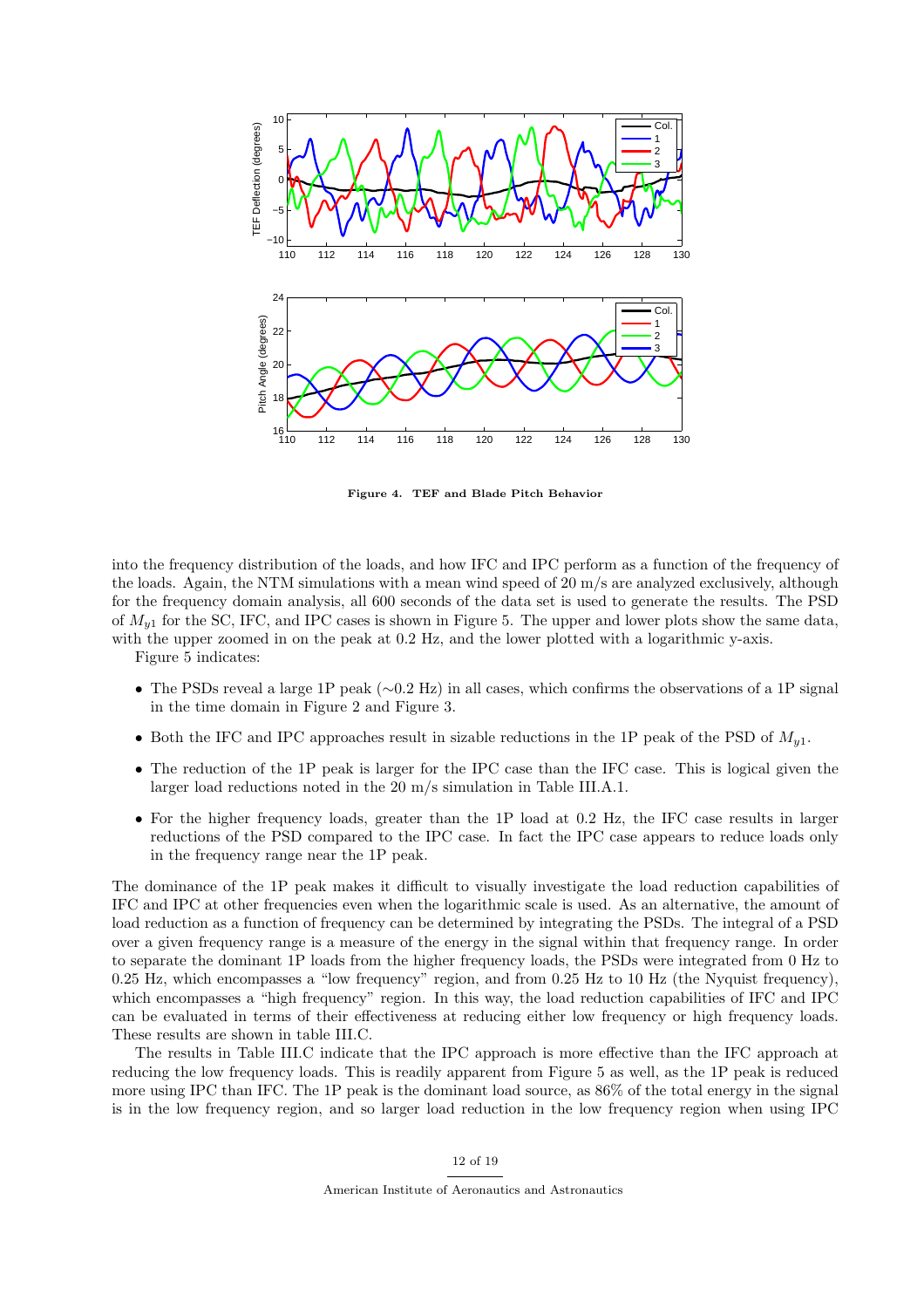

Figure 5.  $M_{y1}$  in the Frequency Domain

Table 7. Load Reductions in Low and High Frequency Region

| Frequency Region | $\%$ of Total Energy | Change: IFC $[\%]$ | Change: IPC $[\%]$ |
|------------------|----------------------|--------------------|--------------------|
| Low              | 86%                  | $-29.0\%$          | $-47.9\%$          |
| High             | 14%                  | $-20.7\%$          | $-2.2\%$           |

compared to IFC determines the overall larger load reduction when using IPC. On the other hand, in the high frequency region, IFC is significantly more effective than IPC in terms of load reduction. This confirms the observations of Figure 5, which also indicated that IFC was more effective at higher frequencies. While the scale of these loads in much smaller in magnitude compared to the low frequency loads, it nonetheless indicates that IFC is much more capable of affecting high frequency loads. This result should not be surprising, as the TEFs are much smaller than the blades themselves, and so their smaller inertia allows them to react much more rapidly and therefore reduce higher frequency loads. Essentially, these results demonstrate the higher bandwidth of IFC compared to IPC.

## III.D. Power Production and Blade Pitch Results

While the principal goal of implementing smart rotor control devices such as TEFs is reducing the fatigue loads on rotor blades, one of the primary objectives of this research is to establish how the integration of these devices affects the operation of a wind turbine. As the TEFs are operating to reduce blade loads, the generator torque and blade pitch are simultaneously controlled for power and speed regulation. Thus, it is important to determine if the TEFs affect these other control objectives, and if so, to identify these potential problems and suggest possible solutions. Furthermore, any opportunities in which TEFs can actually be beneficial to these other control objectives should be determined as well. The effects of using either IFC or IPC on the pitch and power system are presented here, for above rated conditions only. Because the blade pitch is not utilized in below rated conditions, these situations are ignored at present.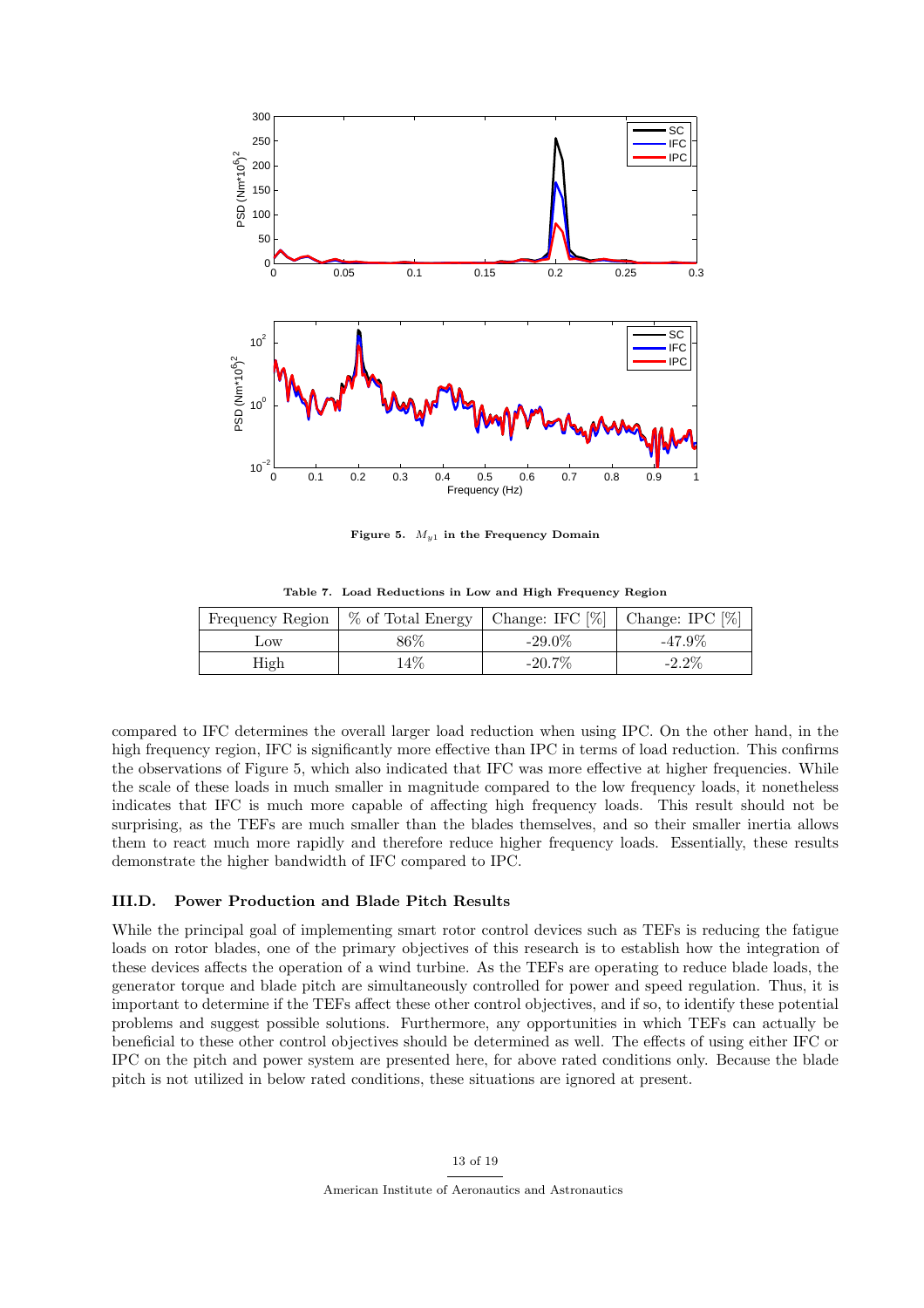## III.D.1. Power Production Results

In above rated conditions, the goal is to produce constant (rated) power. In the standard controller case, both the generator torque and the blade pitch are used to achieve this result. In the IFC case, the collective TEF deployment angle is also used to contribute to power regulation. The simulations at a mean wind speed of 20 m/s, for both the NTM and ETM load cases, are most useful for investigating the power production behavior, as there is no switching to below rated conditions in these cases.

|      | SC                | IFC               |           |                   | <b>IPC</b> |
|------|-------------------|-------------------|-----------|-------------------|------------|
| Load | $\sigma(P)$       | $\sigma(P)$       | Reduction | $\sigma(P)$       | Reduction  |
| Case | $\lceil kW\rceil$ | $\left[kW\right]$ | 961       | $\lceil kW\rceil$ | $ \% $     |
| NTM  | 32.1              | 28.7              | $-10.4\%$ | 32.3              | $0.9\%$    |
| ETM  | 43.6              | 38.7              | $-11.2\%$ | 43.7              | $0.2\%$    |

Table 8. Above Rated Power Production, 20 m/s Simulations

The important results from the perspective of power production are:

- The values of average power for the SC, IFC, and IPC cases are identical for each 600 second simulation, whether in the NTM or ETM load cases. Thus, the use of IFC or IPC appear to have no effect on energy production above rated.
- Not surprisingly then, the average generator torque is also nearly identical across all the simulations.
- On the other hand, the standard deviation of the power production,  $\sigma(P)$  is altered when using IFC or IPC. For IFC, the value of  $\sigma(P)$  is reduced, while for IPC,  $\sigma(P)$  increases slightly.
- It appears that the use of the collective TEF deployment angle is effective at smoothing out the power production of the wind turbine, by reducing  $\sigma(P)$ . The reduction in  $\sigma(P)$  is approximately the same for the NTM and ETM load cases.
- Conversely, IPC slightly increases  $\sigma(P)$ .

In general, in above rated conditions, there appears to be no downside in utilizing TEFs for load control, and in fact by also allowing the collective TEF angle to contribute to speed control, the variability in the power production can be reduced by approximately 11% on average.

#### III.D.2. Pitch System Results

Both the pitch angle,  $\theta$ , and the rate of change of the pitch angle,  $\dot{\theta}$ , are considered in this analysis, for the first blade. The variables used to assess the pitch system behavior are the standard deviation of the pitch angle,  $\sigma(\theta)$ , and the standard deviation of the pitch rate,  $\sigma(\dot{\theta})$ .

The results from the NTM and ETM simulations at 20 m/s for the standard deviation of the pitch angle,  $\sigma(\theta)$ , are shown in table 9.

|      | <b>SC</b>        | IFC              |          |                  | <b>IPC</b> |
|------|------------------|------------------|----------|------------------|------------|
| Load | $\sigma(\theta)$ | $\sigma(\theta)$ | Change   | $\sigma(\theta)$ | Change     |
| Case | [deg]            | [deg]            | [%]      | [deg]            | %          |
| NTM  | 3.22             | 3.10             | $-3.5\%$ | 3.49             | 8.5%       |
| ETM  | 3.76             | 3.63             | $-3.4\%$ | 4.01             | $6.6\%$    |

Table 9. NTM and ETM Pitch Angle Results, 20 m/s Simulations

Several observations can be made regarding table 9:

• When IFC is used,  $\sigma(\theta)$  is reduced compared to the SC case, across all simulations.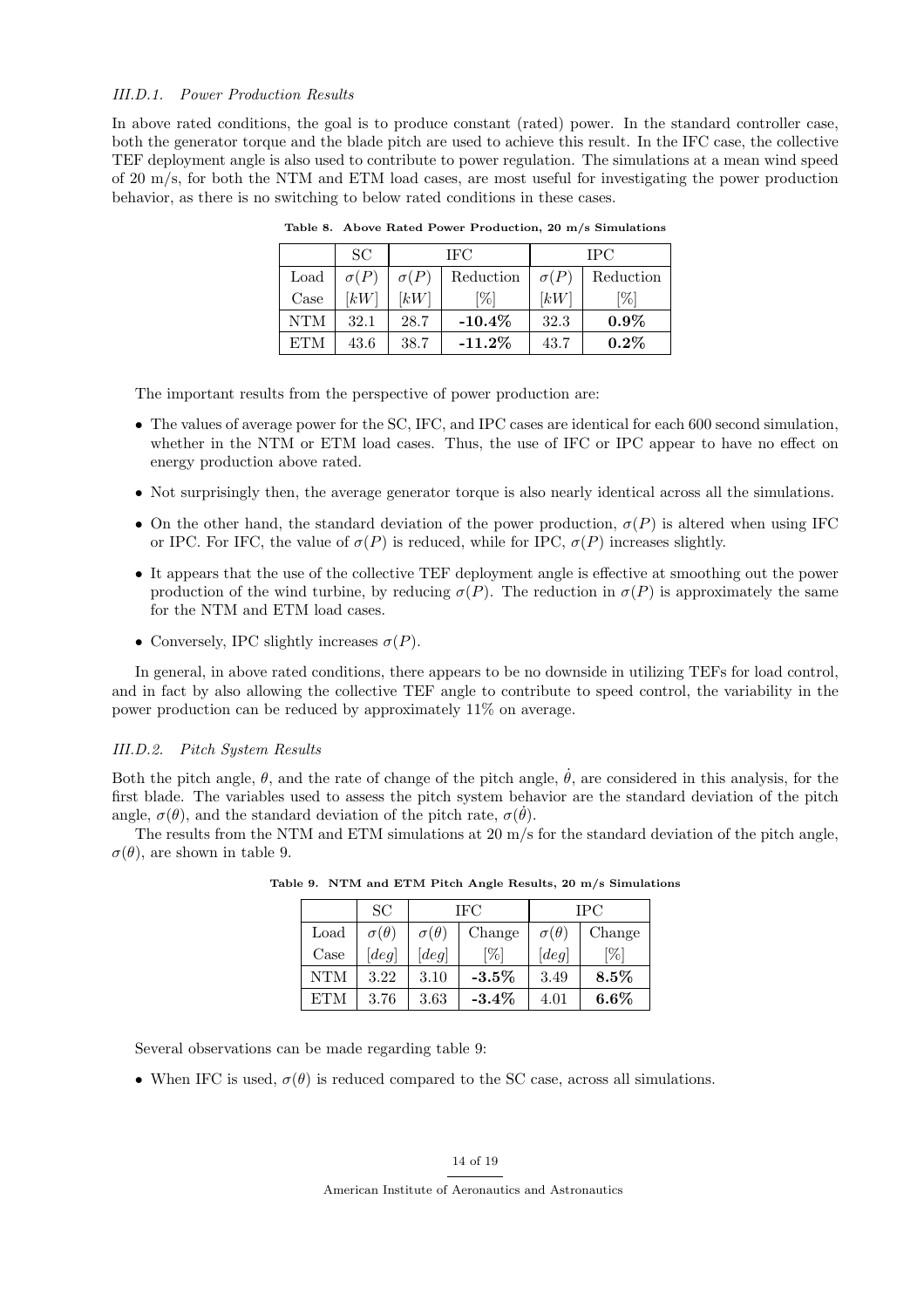- This reduction when IFC is used is due to the use of collective TEF deployment in above rated conditions. The collective TEF angle contributes to regulating the rotor speed, and therefore reduces the variations in the pitch angle.
- Conversely, when IPC is used,  $\sigma(\theta)$  increases compared to the SC case, across all simulations.
- Not surprisingly, when the blade pitch angle is also used to help reduce the fatigue loads on the blades during IPC, the pitch system is used more, resulting in larger variability in the pitch angle.

The results from the NTM and ETM simulations for the standard deviation of the pitch rate,  $\dot{\theta}$ , are shown in table 10.

|      | SC                      | IFC              |            |                      | <b>TPC</b> |
|------|-------------------------|------------------|------------|----------------------|------------|
| Load | $\sigma(\theta)$        | $\sigma(\theta)$ | Change     | $\sigma(\theta)$     | Change     |
| Case | $\lfloor deg/s \rfloor$ | [deg/s]          | [%]        | $\lceil deg/s\rceil$ | [%]        |
| NTM  | 0.27                    | 0.24             | -10.5 $\%$ | 1.21                 | 354\%      |
| ETM  | 0.40                    | 0.35             | $-11.7\%$  | 1.22                 | 206\%      |

Table 10. NTM and ETM Pitch Rate Results, 20 m/s Simulations

Several observations can be made regarding table 9:

- When IFC is used,  $\sigma(\dot{\theta})$  is reduced compared to the SC case, across all simulations.
- Again, this reduction when IFC is used is due to the use of collective TEF deployment in above rated conditions. The collective TEF angle contributes to regulating the rotor speed, and therefore reduces the variations in the pitch rate.
- Conversely, when IPC is used,  $\sigma(\dot{\theta})$  significantly increases compared to the SC case, across all simulations.
- Not surprisingly, when the blade pitch angle is also used to help reduce the loads on the blades, the pitch system is used more, resulting in larger variability in the pitch rate.

## III.E. Limitations of Results and Analysis

The results derived from the Bladed simulations provide several useful insights and conclusions regarding the integration and performance of TEFs for load reduction purposes. However, the Bladed simulations rely on a number of assumptions, and it is important to justify some of these assumptions to help establish the validity of the results. In particular, two critical aerodynamic assumptions are made in the simulations that must be assessed: the assumption of steady aerodynamics, and not employing a dynamic stall model. These issues are interrelated but are treated separately here.

## III.E.1. Evaluation of Unsteadiness

During the simulations, Bladed assumes quasi-steady aerodynamic behavior of the airfoil sections. That is, during operation as the angle of attack of an airfoil section changes and as the TEF deflects to control loads, the aerodynamic performance of the airfoil, characterized by  $C_L$ ,  $C_D$ , and  $C_M$ , is determined directly from the airfoil tables that are input into Bladed. Thus, the aerodynamic performance is calculated in a quasi-steady manner, by assuming that  $C_L$ ,  $C_D$ , and  $C_M$  change with each time step dependent solely on the values of  $\alpha$  and the TEF deployment angle, and not on how quickly these parameters are changing.

In reality, the aerodynamic performance of the airfoil sections change in a dynamic sense. A rapid change in the angle of attack does not result in an instantaneous change in  $C_L$ ,  $C_D$ , and  $C_M$ ; instead,  $C_L$ ,  $C_D$ , and  $C_M$  change over some period of time until they reach a steady state value. Only when the angle of attack and the TEF deployment angle are changing slowly enough is the assumption of quasi-steady aerodynamics a valid approximation.

When an airfoil section experiences some disturbance, the degree of unsteadiness caused by that disturbance can be quantified by the reduced frequency,  $k$ .  $k$  is a non-dimensional parameter, and is determined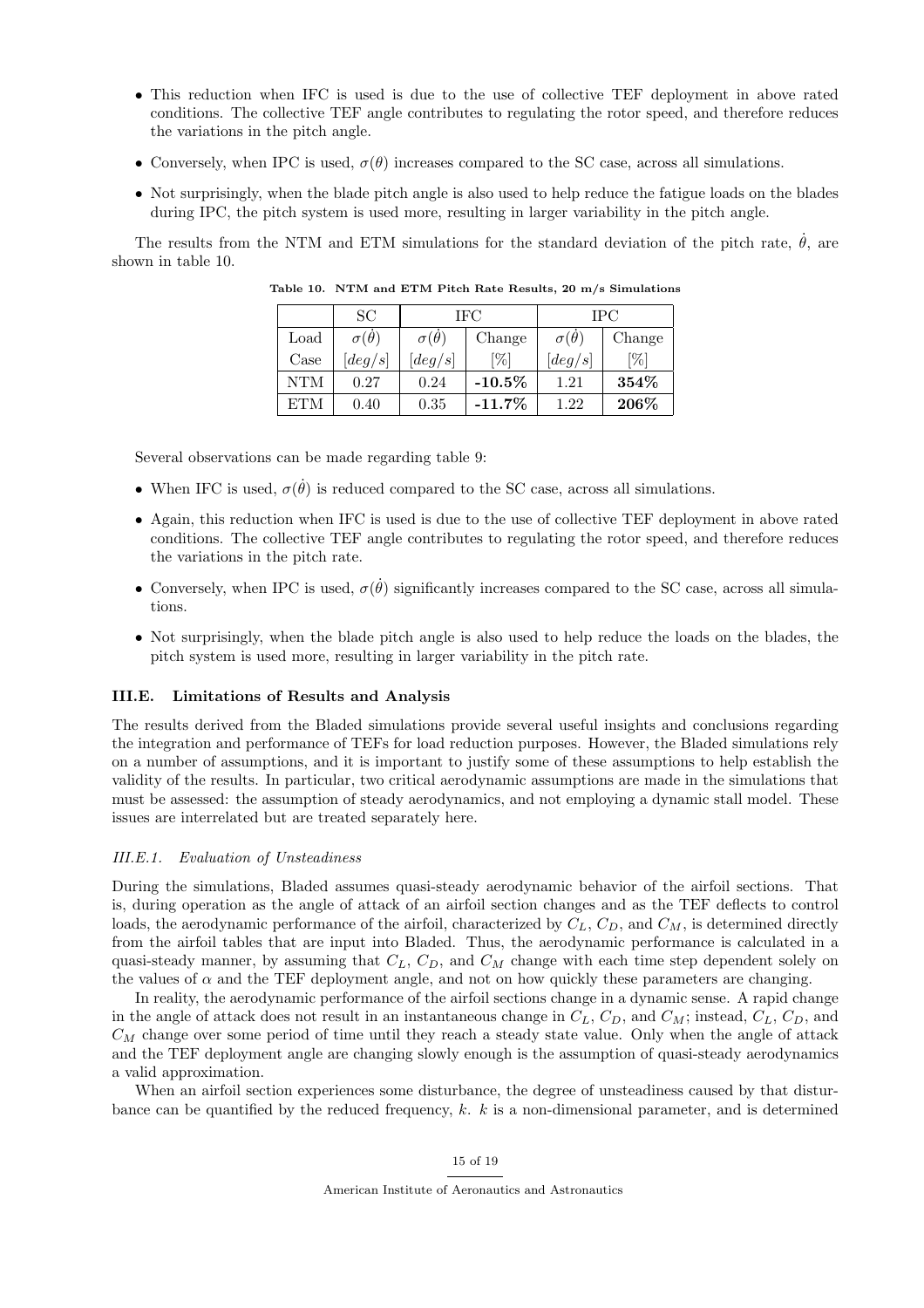using Eq.  $(5)$ , where c is the local chord length of the section, U is the local relative velocity at the section, and  $\omega$  is the frequency of the disturbance, in units of radians per second.<sup>18</sup>

$$
k = \frac{c}{2U}\omega\tag{5}
$$

The larger the value of  $k$ , the more the actual performance of the airfoil deviates from the performance when one assumes quasi-steady behavior. For example, consider a situation in which an airfoil section is pitched in a sinusoidal manner, changing the angle of attack. For a low frequency oscillation, and so a small value of  $k$ , the difference between the actual aerodynamic performance and the performance under the assumption of quasi-steadiness is negligible. But as the oscillation frequency increases, and so  $k$  increases, the deviation between the actual performance and the performance under the assumption of quasi-steadiness becomes larger. As a general rule, when  $k < 0.05$  the aerodynamics can be considered quasi-steady, and when  $k > 0.05$  they are considered unsteady.

An analysis is performed using the simulation results to assess the degree of unsteadiness on the TEF sections. Because the TEFs are rapidly changing in position in order to respond to changes in the loads, it is possible that the aerodynamics are unsteady on these sections. However, the situation is complicated by the fact that the disturbances on the airfoil section are not at one specific frequency, but occur over a range of frequencies. Likewise, the TEFs do not change position at a single frequency. Thus, there is no single specific value for  $\omega$  in Eq. (5). This problem is solved as follows. The power spectral density (PSD) of the TEF angle, for the first blade at blade station  $r = 52.75$  m, is calculated for each IFC simulation  $(8, 12, 16, 14)$ and 20 m/s for NTM and ETM load cases). The result is the PSD as a function of frequency. Next, this frequency vector, originally in units of Hz, is converted to radians per second. Finally, using the local chord at that blade station,  $c = 2.518$  m, and the average local relative velocity over each simulation, the frequency vector is converted to reduced frequency using Eq. (5). The result is the PSD of the TEF deflection angle as a function of reduced frequency, i.e. the spectrum of the unsteadiness. These spectra are shown in figure 6.



Figure 6. Trailing Edge Flap Deflection Spectrum

Clearly, some of the energy in the TEF deflection signal is in the quasi-steady region, and some is in the unsteady region. Figure 6 can therefore be used to determine how unsteady the behavior of the TEFs actually is. It is clear that the majority of the energy is in the quasi-steady region, as the major peaks in the spectrum occur at a reduced frequency of approximately  $k = 0.023$  for all simulations, which is less than the

16 of 19

American Institute of Aeronautics and Astronautics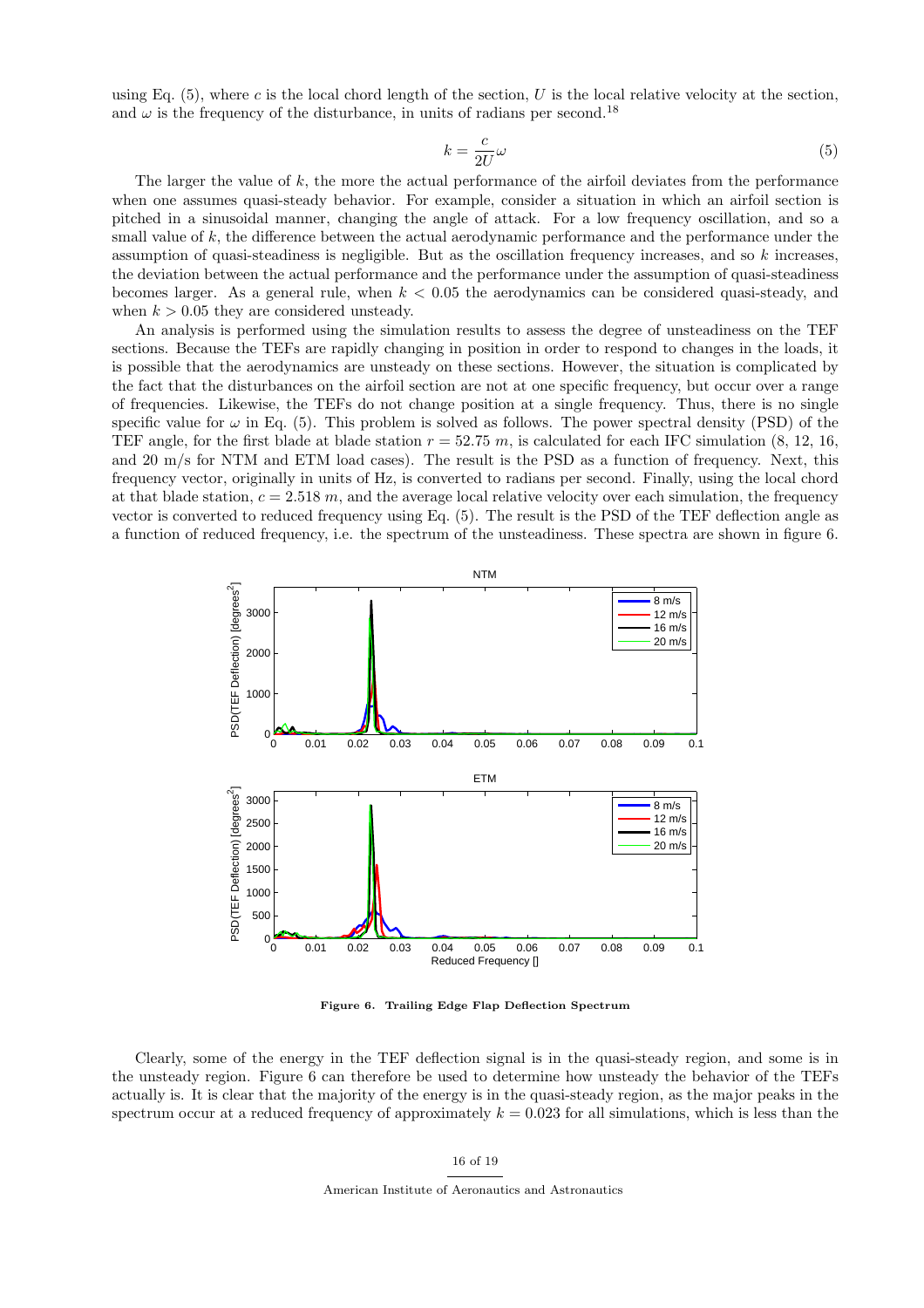boundary at  $k = 0.05$ . Simply by inspection, it therefore appears that the TEF deflection can be treated as a quasi-steady problem. Furthermore, the spectrum of the angle of attack at this section is nearly identical, further reenforcing the steady nature of the behavior.

The degree of unsteadiness can be further quantified by integrating the PSD of the TEF deflection angle between  $k = 0$  and  $k = 0.05$ , and then between  $k = 0.05$  and  $k = 1.5$  (the maximum value). In this way, the proportion of energy in the quasi-steady and the unsteady regions can be compared. These results are given in table III.E.1, which shows the percentage of energy in the quasi-steady region for each of the simulations. In general, a significant majority of the energy is indeed in the quasi-steady region, approximately 90% or more. This further confirms the steady nature of the aerodynamics on the TEF section. The proportion of energy in the quasi-steady region for the angle of attack spectra is nearly identical to the values in table III.E.1.

|     | Mean Wind Speed,   NTM, Steady Proportion,   ETM, Steady Proportion, |          |
|-----|----------------------------------------------------------------------|----------|
| m/s | $\%$                                                                 |          |
|     | 93.9%                                                                | 89.6%    |
| 12  | 95.4\%                                                               | 94.3%    |
| 16  | 96.6%                                                                | 96.0%    |
| 20  | 97.2%                                                                | $96.5\%$ |

Table 11. Proportion of TEF Spectrum in the Steady Region

In sum, while the aerodynamics on the TEF sections are not entirely quasi-steady, it nonetheless appears to be a safe assumption, as the majority of the energy of the PSD for the TEF deployment and the angle of attack is in the quasi-steady region. Finally it should be noted that the degree of unsteadiness depends strongly on the spanwise blade section under consideration. The inboard sections, where the chord length is larger and the relative wind speed is smaller, have larger reduced frequencies. However, there are no TEFs on these sections, and so any errors due to unsteady aerodynamic effects will be constant across all the simulations.It is only on the TEF section where the simulations may differ in terms of unsteady aerodynamic behavior.

## III.E.2. Evaluation of Dynamic Stall

In order to include TEFs in the Bladed simulation, the dynamic stall model that is normally employed must be disabled. Dynamic stall models are used to model the aerodynamic performance of an airfoil at angles of attack outside of the static attached flow region (static stall angle). A simple way to evaluate the validity of the assumption of no dynamic stall is by investigating the angle of attack behavior of a blade section during the simulations. If  $\alpha$  rarely or never exceeds the static stall angle, then disabling the dynamic stall model results if negligible errors. The static stall angles for the NACA 64618 airfoil are approximately  $\pm 9$  degrees.

To investigate this issue, the angle of attack time series from the  $r = 52.75$  blade station are compiled for the 8, 12, 16, and 20 m/s simulations using IFC, and for the NTM and ETM load cases. Then a histogram of  $\alpha$  values is calculated. The results are shown in figure 7, which shows the histogram of all angle of attack values for the NTM and ETM load cases.

Figure 7 indicates that  $\alpha$  never exceeds the static attached flow region, and so the airfoil at this blade station is never stalled. This is an encouraging result, and lends confidence to the results as it demonstrates that a dynamic stall model is evidently not needed for these simulations.

This supposition is further confirmed by comparing the simulation results for the SC and IPC case with and without the dynamic stall model enabled. For the relevant variables, including standard deviation of the blade root flapwise bending moment, average and standard deviation of the power output, average and standard deviation of the pitch angle, and average and standard deviation of the generator torque, the values from the simulations with and without the dynamic stall model enabled are nearly identical. In general, it appears that for the simulations performed in this research, disabling the dynamic stall model does not result in significant error.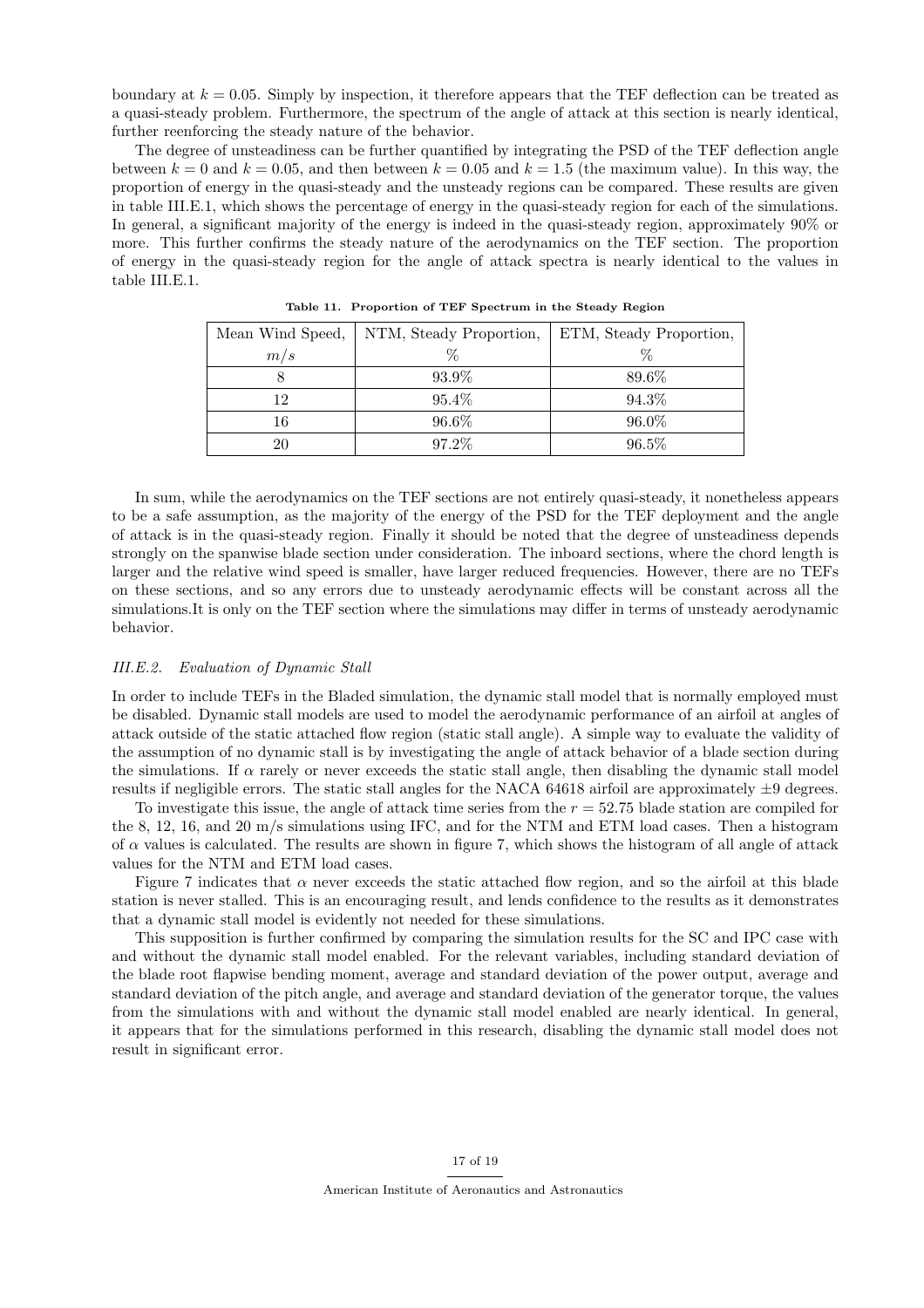

Figure 7. Angle of Attack Histogram

## III.E.3. Summary of Limitation Analysis

The preceding analysis indicates that the assumption of quasi-steady aerodynamic behavior, and the lack of a dynamic stall model, are relatively safe modeling assumptions. The results demonstrate that the TEF behavior is predominantly a quasi-steady phenomena, with low reduced frequencies, and that the angle of attack is in the static attached flow region across all operating points. Thus, the modeling assumptions appear to be valid, and this analysis helps to lend credibility to the results of the simulations.

## IV. Conclusions

This research strives to both demonstrate the effectiveness of trailing edge flaps for load reductions purposes, compare the performance to another promising load reduction approach, and to investigate the integration of these devices into an operating wind turbine. Ultimately, the goal is not to determine an optimal load reduction approach; rather, the purpose of the research is to address the broader issues of integrating smart rotor control devices into a wind turbine, by identifying both the potential and opportunities for these devices as well as the potential drawbacks and limitations. The major conclusions of this research are:

- Trailing edge flaps can be modeled in GH Bladed and utilized for load reduction investigations. Bladed allows for the aerodynamic properties of the TEFs to be input, and external controllers can be used to implement feedback control methods for load reduction. These methods can also be used to implement individual pitch control algorithms. In sum, Bladed provides a useful platform for testing smart rotor control approaches.
- A number of load cases are simulated using the baseline standard controller, an individual flap controller, and an individual pitch controller. The effectiveness of the two smart rotor control approaches are evaluated based on their reduction of the 1 Hz damage equivalent load of the blade root flapwise bending moment compared to the values obtained using the standard controller. Both methods are capable of achieving sizable load reductions, and the relative performance depends on the specific